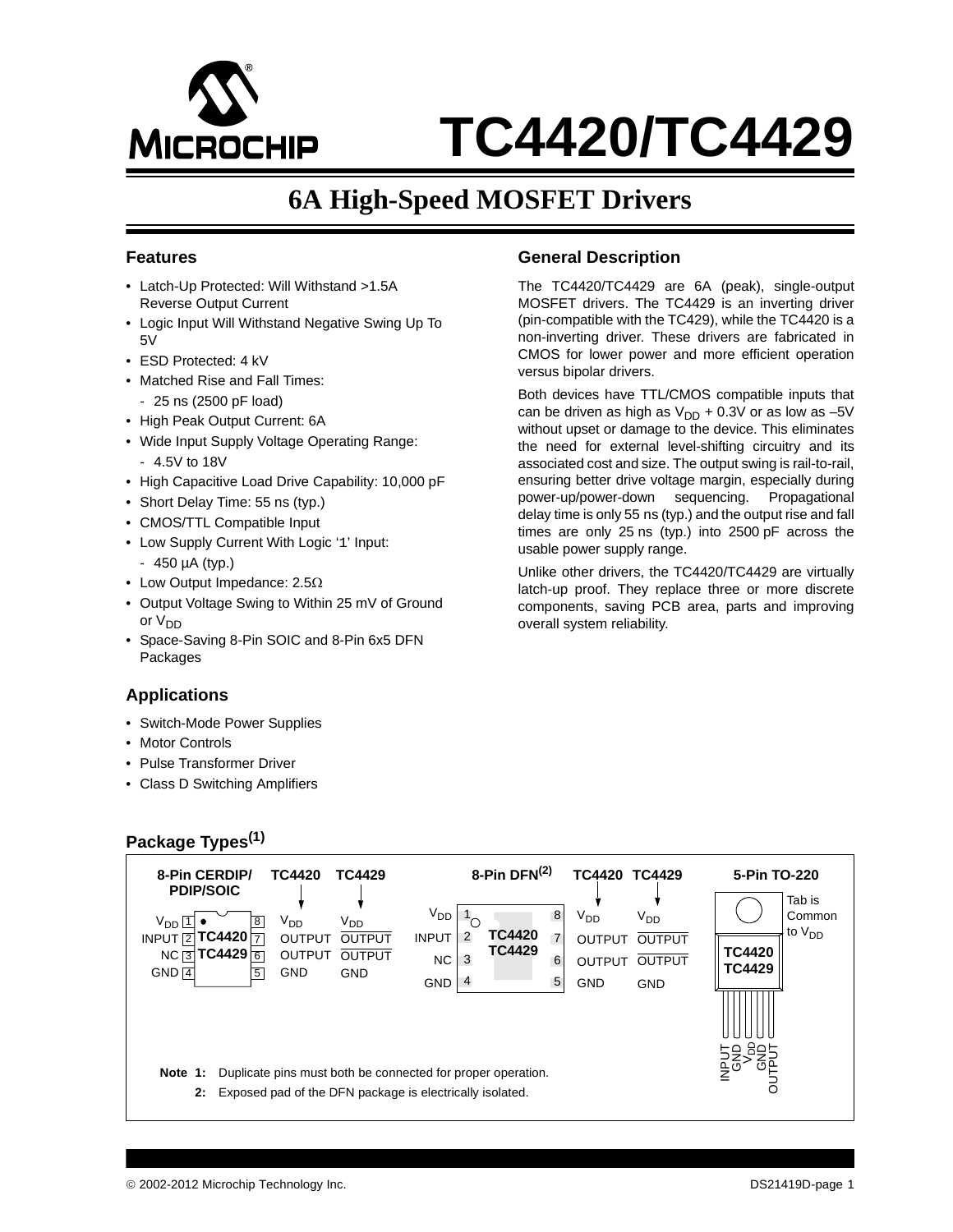# **Functional Block Diagram**

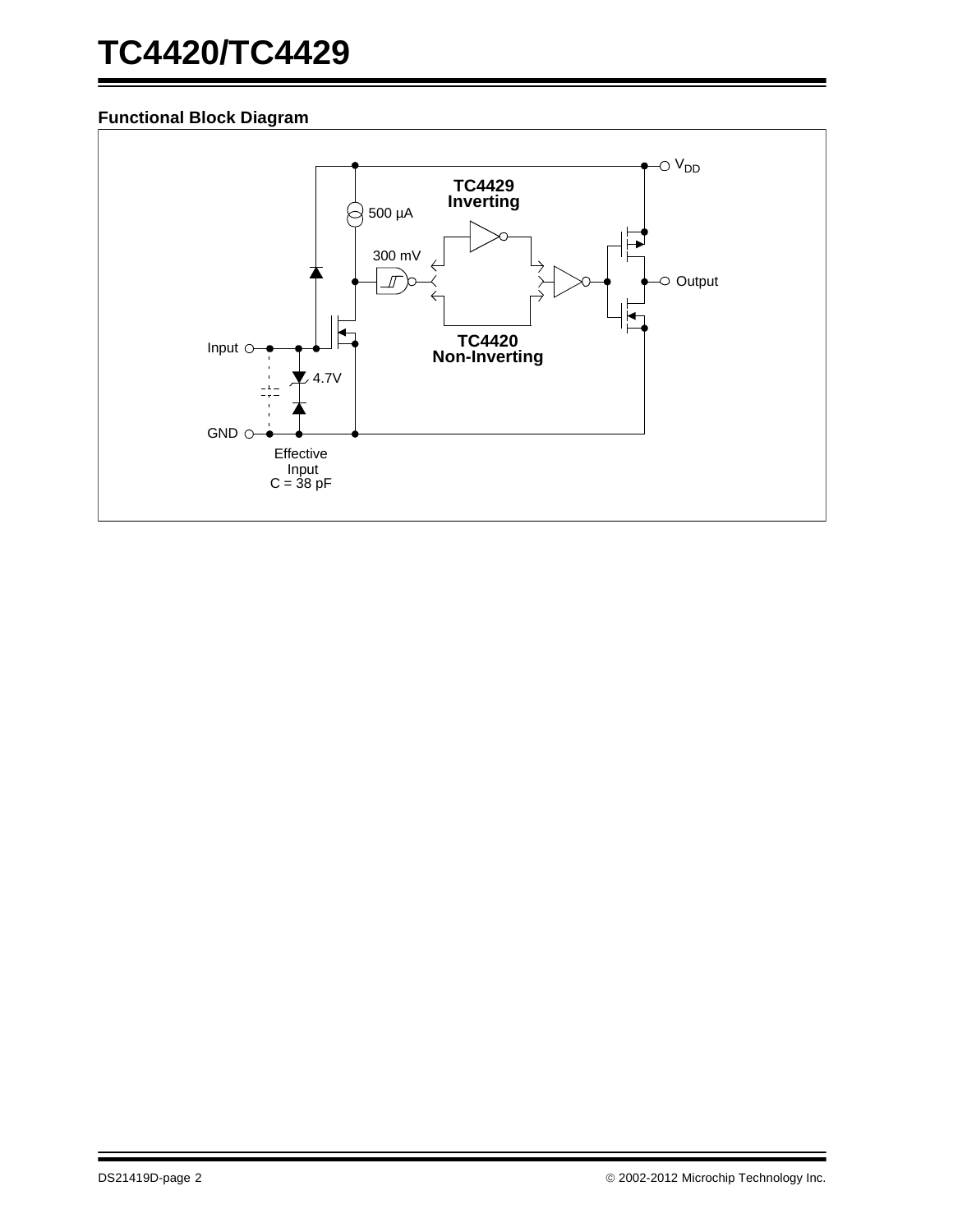# **1.0 ELECTRICAL CHARACTERISTICS**

#### **Absolute Maximum Ratings†**

| Power Dissipation ( $T_A \leq 70^{\circ}$ C)                                                |  |
|---------------------------------------------------------------------------------------------|--|
|                                                                                             |  |
|                                                                                             |  |
|                                                                                             |  |
|                                                                                             |  |
|                                                                                             |  |
| Package Power Dissipation ( $T_A \leq 25^{\circ}C$ )<br>5-Pin TO-220 (With Heatsink)  12.5W |  |
| Thermal Impedances (To Case)                                                                |  |

**†** Stresses above those listed under "Absolute Maximum Ratings" may cause permanent damage to the device. These are stress ratings only and functional operation of the device at these or any other conditions above those indicated in the operation sections of the specifications is not implied. Exposure to Absolute Maximum Rating conditions for extended periods may affect device reliability.

# **DC CHARACTERISTICS**

| <b>Electrical Specifications:</b> Unless otherwise noted, $T_A = +25^{\circ}C$ with $4.5V \le V_{DD} \le 18V$ . |                        |                  |                          |               |              |                                                       |  |  |  |  |  |
|-----------------------------------------------------------------------------------------------------------------|------------------------|------------------|--------------------------|---------------|--------------|-------------------------------------------------------|--|--|--|--|--|
| <b>Parameters</b>                                                                                               | Sym                    | Min              | Typ                      | <b>Max</b>    | <b>Units</b> | <b>Conditions</b>                                     |  |  |  |  |  |
| Input                                                                                                           |                        |                  |                          |               |              |                                                       |  |  |  |  |  |
| Logic '1', High Input<br>Voltage                                                                                | V <sub>IH</sub>        | 2.4              | 1.8                      |               | V            |                                                       |  |  |  |  |  |
| Logic '0', Low Input Voltage                                                                                    | $V_{IL}$               |                  | 1.3                      | 0.8           | $\vee$       |                                                       |  |  |  |  |  |
| Input Voltage Range                                                                                             | $V_{IN}$               | $-5$             | $\overline{\phantom{0}}$ | $V_{DD}$ +0.3 | $\vee$       |                                                       |  |  |  |  |  |
| <b>Input Current</b>                                                                                            | ΙM                     | $-10$            |                          | $+10$         | μA           | $0V \leq V_{IN} \leq V_{DD}$                          |  |  |  |  |  |
| Output                                                                                                          |                        |                  |                          |               |              |                                                       |  |  |  |  |  |
| <b>High Output Voltage</b>                                                                                      | $V_{OH}$               | $V_{DD} - 0.025$ | $\overline{\phantom{0}}$ |               | V            | DC TEST                                               |  |  |  |  |  |
| Low Output Voltage                                                                                              | $V_{OL}$               |                  | $\overline{\phantom{0}}$ | 0.025         | V            | DC TEST                                               |  |  |  |  |  |
| Output Resistance, High                                                                                         | $R_{OH}$               |                  | 2.1                      | 2.8           | Ω            | $I_{\text{OUT}} = 10 \text{ mA}, V_{\text{DD}} = 18V$ |  |  |  |  |  |
| Output Resistance, Low                                                                                          | $R_{OL}$               |                  | 1.5                      | 2.5           | Ω            | $I_{OUT} = 10$ mA, $V_{DD} = 18V$                     |  |  |  |  |  |
| <b>Peak Output Current</b>                                                                                      | <b>I</b> <sub>PK</sub> |                  | 6.0                      |               | Α            | V <sub>DD</sub> = 18V                                 |  |  |  |  |  |
| Latch-Up Protection<br><b>Withstand Reverse Current</b>                                                         | <b>IREV</b>            |                  | > 1.5                    |               | A            | Duty cycle $\leq$ 2%, t $\leq$ 300 µsec               |  |  |  |  |  |
| <b>Switching Time (Note 1)</b>                                                                                  |                        |                  |                          |               |              |                                                       |  |  |  |  |  |
| <b>Rise Time</b>                                                                                                | $t_{\mathsf{R}}$       |                  | 25                       | 35            | ns           | <b>Figure 4-1, C<sub>1</sub> = 2,500 pF</b>           |  |  |  |  |  |
| Fall Time                                                                                                       | $t_{\text{F}}$         |                  | 25                       | 35            | ns           | <b>Figure 4-1, C</b> <sub>L</sub> = 2,500 pF          |  |  |  |  |  |
| Delay Time                                                                                                      | $t_{D1}$               |                  | 55                       | 75            | ns           | Figure 4-1                                            |  |  |  |  |  |
| Delay Time                                                                                                      | $t_{D2}$               |                  | 55                       | 75            | ns           | Figure 4-1                                            |  |  |  |  |  |
| <b>Power Supply</b>                                                                                             |                        |                  |                          |               |              |                                                       |  |  |  |  |  |
| Power Supply Current                                                                                            | Is                     |                  | 0.45<br>55               | 1.5<br>150    | mA<br>μA     | $V_{IN} = 3V$<br>$V_{IN} = 0V$                        |  |  |  |  |  |
| <b>Operating Input Voltage</b>                                                                                  | $V_{DD}$               | 4.5              |                          | 18            | V            |                                                       |  |  |  |  |  |

<span id="page-2-1"></span><span id="page-2-0"></span>**Note 1:** Switching times ensured by design.

**2:** Package power dissipation is dependent on the copper pad area on the PCB.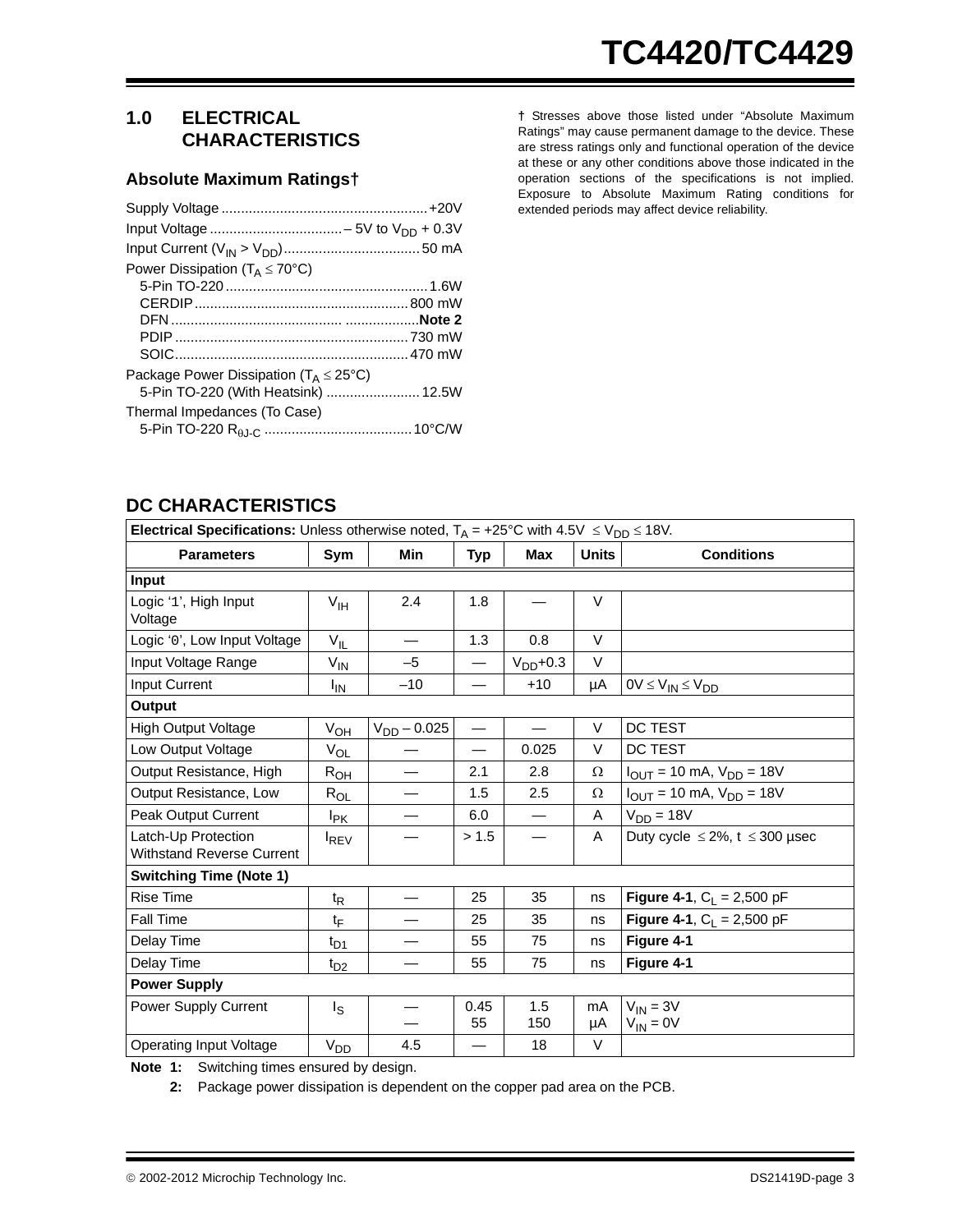# **DC CHARACTERISTICS (OVER OPERATING TEMPERATURE RANGE)**

| <b>Electrical Specifications:</b> Unless otherwise noted, over operating temperature range with 4.5V $\leq$ V <sub>DD</sub> $\leq$ 18V. |                  |                  |                          |                |              |                                                       |  |  |  |  |  |
|-----------------------------------------------------------------------------------------------------------------------------------------|------------------|------------------|--------------------------|----------------|--------------|-------------------------------------------------------|--|--|--|--|--|
| <b>Parameters</b>                                                                                                                       | Sym              | <b>Min</b>       | Typ                      | <b>Max</b>     | <b>Units</b> | <b>Conditions</b>                                     |  |  |  |  |  |
| Input                                                                                                                                   |                  |                  |                          |                |              |                                                       |  |  |  |  |  |
| Logic '1', High Input<br>Voltage                                                                                                        | $V_{\text{IH}}$  | 2.4              |                          |                | $\vee$       |                                                       |  |  |  |  |  |
| Logic '0', Low Input Voltage                                                                                                            | $V_{IL}$         |                  |                          | 0.8            | V            |                                                       |  |  |  |  |  |
| Input Voltage Range                                                                                                                     | $V_{IN}$         | $-5$             | $\overline{\phantom{0}}$ | $V_{DD}$ + 0.3 | V            |                                                       |  |  |  |  |  |
| Input Current                                                                                                                           | ΙıΝ              | $-10$            |                          | $+10$          | μA           | $0V \leq V_{IN} \leq V_{DD}$                          |  |  |  |  |  |
| Output                                                                                                                                  |                  |                  |                          |                |              |                                                       |  |  |  |  |  |
| <b>High Output Voltage</b>                                                                                                              | $V_{OH}$         | $V_{DD} - 0.025$ |                          |                | V            | DC TEST                                               |  |  |  |  |  |
| Low Output Voltage                                                                                                                      | $V_{OL}$         |                  | $\overline{\phantom{0}}$ | 0.025          | V            | DC TEST                                               |  |  |  |  |  |
| Output Resistance, High                                                                                                                 | $R_{OH}$         |                  | 3                        | 5              | Ω            | $I_{OUT} = 10$ mA, $V_{DD} = 18V$                     |  |  |  |  |  |
| Output Resistance, Low                                                                                                                  | $R_{OL}$         |                  | 2.3                      | 5              | $\Omega$     | $I_{\text{OUT}} = 10 \text{ mA}, V_{\text{DD}} = 18V$ |  |  |  |  |  |
| <b>Switching Time (Note 1)</b>                                                                                                          |                  |                  |                          |                |              |                                                       |  |  |  |  |  |
| Rise Time                                                                                                                               | $t_{\mathsf{R}}$ |                  | 32                       | 60             | ns           | <b>Figure 4-1, C<sub>L</sub></b> = 2,500 pF           |  |  |  |  |  |
| Fall Time                                                                                                                               | $t_{\mathsf{F}}$ |                  | 34                       | 60             | ns           | <b>Figure 4-1, C<sub>1</sub> = 2,500 pF</b>           |  |  |  |  |  |
| Delay Time                                                                                                                              | $t_{D1}$         |                  | 50                       | 100            | ns           | Figure 4-1                                            |  |  |  |  |  |
| Delay Time                                                                                                                              | $t_{D2}$         |                  | 65                       | 100            | ns           | Figure 4-1                                            |  |  |  |  |  |
| <b>Power Supply</b>                                                                                                                     |                  |                  |                          |                |              |                                                       |  |  |  |  |  |
| Power Supply Current                                                                                                                    | Is               |                  | 0.45                     | 3              | mA           | $V_{IN} = 3V$                                         |  |  |  |  |  |
|                                                                                                                                         |                  |                  | 60                       | 400            | μA           | $V_{IN} = 0V$                                         |  |  |  |  |  |
| <b>Operating Input Voltage</b>                                                                                                          | V <sub>DD</sub>  | 4.5              |                          | 18             | V            |                                                       |  |  |  |  |  |

<span id="page-3-0"></span>**Note 1:** Switching times ensured by design.

# **TEMPERATURE CHARACTERISTICS**

| Electrical Specifications: Unless otherwise noted, all parameters apply with 4.5V $\leq$ V <sub>DD</sub> $\leq$ 18V. |                           |             |      |        |              |                                                        |  |  |  |  |
|----------------------------------------------------------------------------------------------------------------------|---------------------------|-------------|------|--------|--------------|--------------------------------------------------------|--|--|--|--|
| <b>Parameters</b>                                                                                                    | Sym                       | Min         | Typ  | Max    | <b>Units</b> | <b>Conditions</b>                                      |  |  |  |  |
| <b>Temperature Ranges</b>                                                                                            |                           |             |      |        |              |                                                        |  |  |  |  |
| Specified Temperature Range (C)                                                                                      | $T_A$                     | $\mathbf 0$ |      | $+70$  | °C           |                                                        |  |  |  |  |
| Specified Temperature Range (I)                                                                                      | $\mathsf{T}_\mathsf{A}$   | $-25$       |      | $+85$  | °C           |                                                        |  |  |  |  |
| Specified Temperature Range (E)                                                                                      | $T_A$                     | $-40$       |      | $+85$  | °C           |                                                        |  |  |  |  |
| Specified Temperature Range (V)                                                                                      | T <sub>A</sub>            | $-40$       |      | +125   | °C           |                                                        |  |  |  |  |
| Maximum Junction Temperature                                                                                         | $\mathsf{T}_{\mathsf{J}}$ |             |      | $+150$ | °C           |                                                        |  |  |  |  |
| Storage Temperature Range                                                                                            | $T_A$                     | $-65$       |      | $+150$ | °C           |                                                        |  |  |  |  |
| <b>Package Thermal Resistances</b>                                                                                   |                           |             |      |        |              |                                                        |  |  |  |  |
| Thermal Resistance, 5L-TO-220                                                                                        | $\theta_{JA}$             |             | 71   |        | °C/W         |                                                        |  |  |  |  |
| Thermal Resistance, 8L-CERDIP                                                                                        | $\theta_{JA}$             |             | 150  |        | °C/W         |                                                        |  |  |  |  |
| Thermal Resistance, 8L-6x5 DFN                                                                                       | $\theta_{JA}$             |             | 33.2 |        | °C/W         | Typical four-layer board<br>with vias to ground plane. |  |  |  |  |
| Thermal Resistance, 8L-PDIP                                                                                          | $\theta$ JA               |             | 125  |        | °C/W         |                                                        |  |  |  |  |
| Thermal Resistance, 8L-SOIC                                                                                          | $\theta_{JA}$             |             | 155  |        | °C/W         |                                                        |  |  |  |  |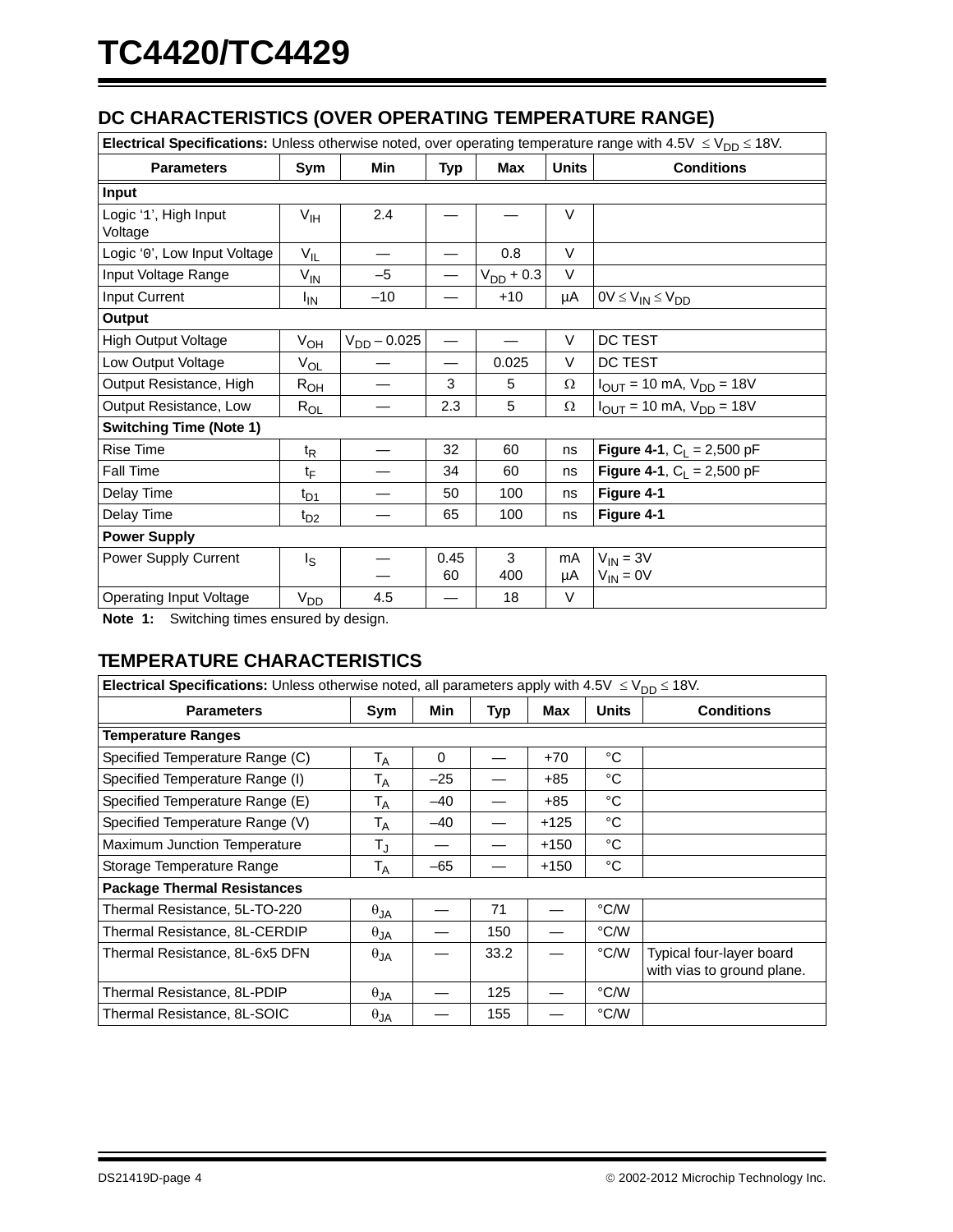# **2.0 TYPICAL PERFORMANCE CURVES**

**Note:** The graphs and tables provided following this note are a statistical summary based on a limited number of samples and are provided for informational purposes only. The performance characteristics listed herein are not tested or guaranteed. In some graphs or tables, the data presented may be outside the specified operating range (e.g., outside specified power supply range) and therefore outside the warranted range.

**Note:** Unless otherwise indicated,  $T_A = +25^{\circ}C$  with  $4.5V \le V_{DD} \le 18V$ .



*Voltage.*







*FIGURE 2-2: Rise Time vs. Capacitive Load.*



*Temperature.*

*FIGURE 2-3: Propagation Delay Time vs.* 



*Voltage.*

*FIGURE 2-4: Fall Time vs. Supply* 



*FIGURE 2-5: Fall Time vs. Capacitive Load.*



*Capacitive Load.*

*FIGURE 2-6: Supply Current vs.*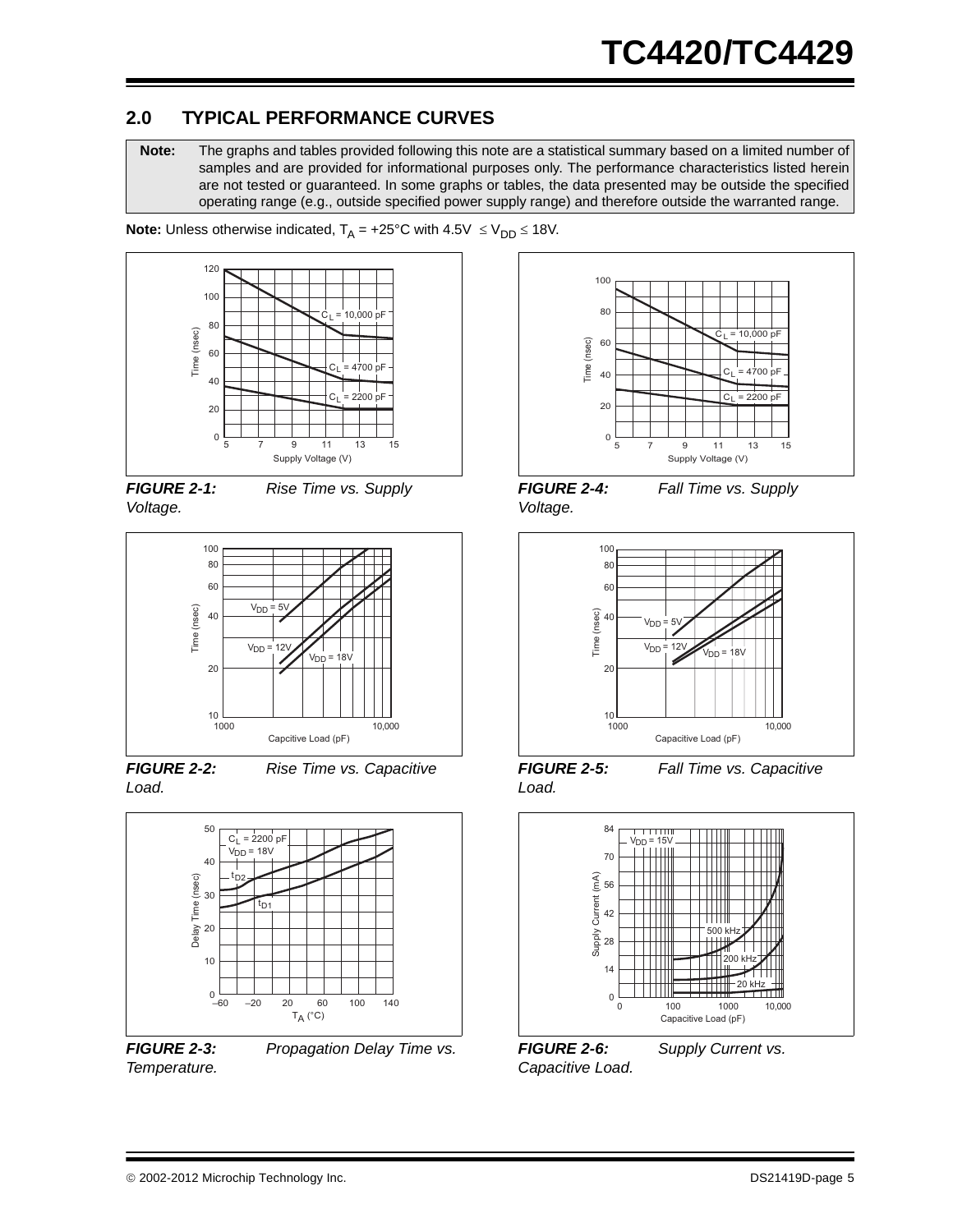**Note:** Unless otherwise indicated,  $T_A = +25^{\circ}C$  with  $4.5V \le V_{DD} \le 18V$ .



*FIGURE 2-7: Rise and Fall Times vs. Temperature.*



*FIGURE 2-8: Propagation Delay Time vs. Supply Voltage.*



*FIGURE 2-9: Supply Current vs. Frequency.*



*FIGURE 2-10: High-State Output Resistance vs Supply Voltage.*



*FIGURE 2-11: Effect of Input Amplitude on Propagation Delay.*



*FIGURE 2-12: Low-State Output Resistance vs. Supply Voltage.*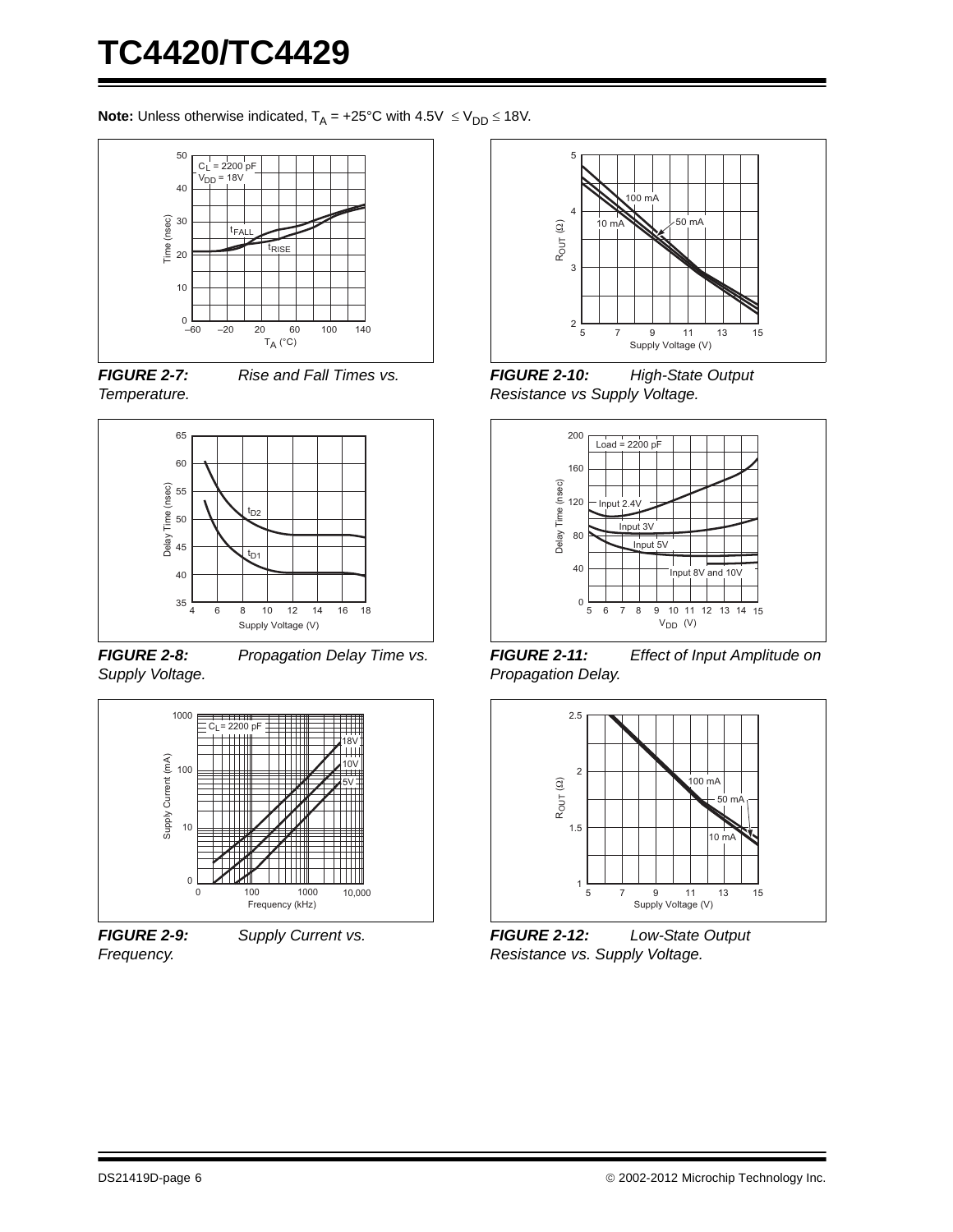**Note:** Unless otherwise indicated,  $T_A = +25^{\circ}C$  with  $4.5V \le V_{DD} \le 18V$ .

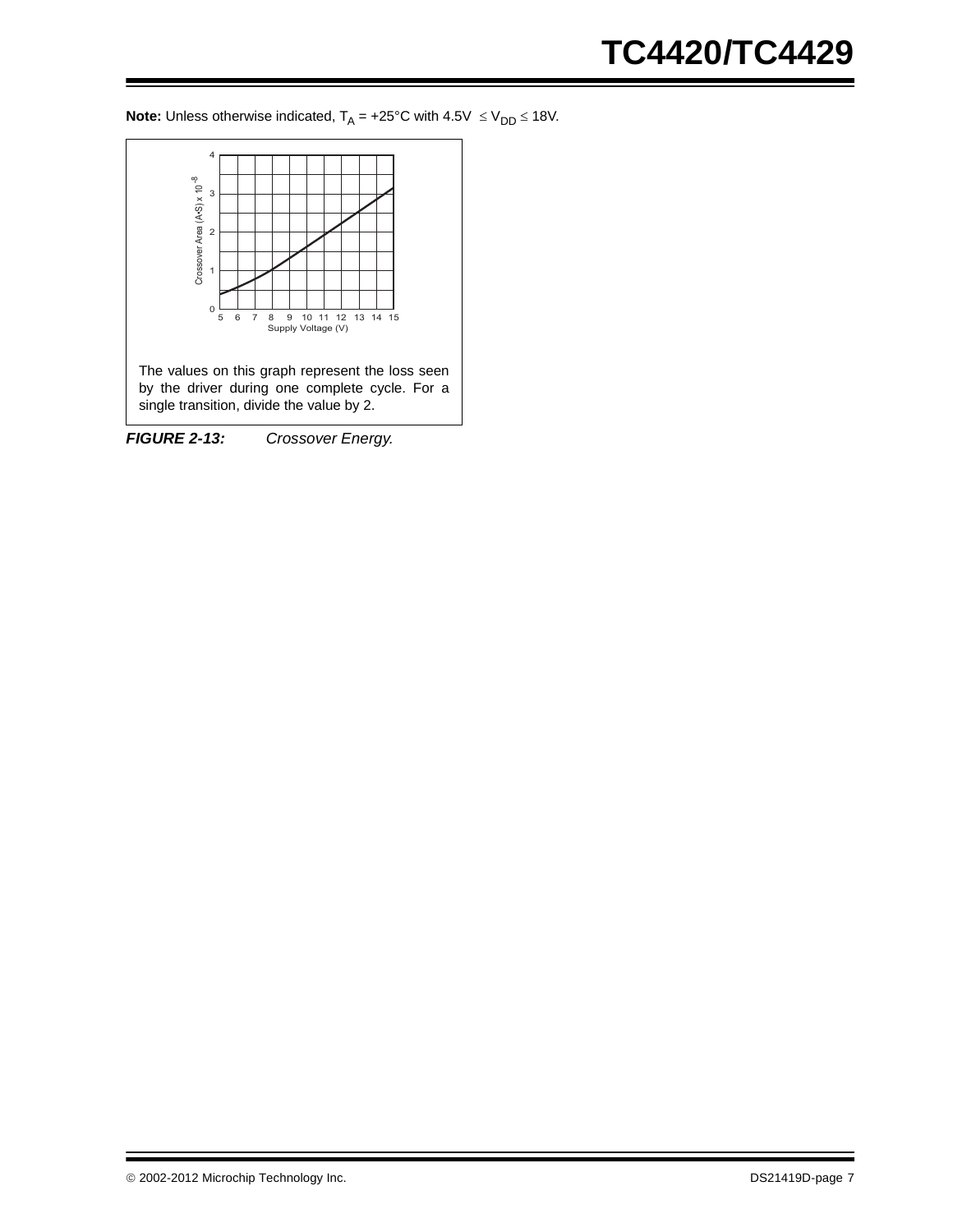# **3.0 PIN DESCRIPTIONS**

The descriptions of the pins are listed in [Table 3-1.](#page-7-0)

#### <span id="page-7-0"></span>**TABLE 3-1: PIN FUNCTION TABLE**

| Pin No.<br>8-Pin CERDIP/<br><b>PDIP/SOIC</b> | Pin No.<br>8-Pin DFN | Pin No.<br>5-Pin TO-220 | Symbol          | <b>Description</b>                       |
|----------------------------------------------|----------------------|-------------------------|-----------------|------------------------------------------|
|                                              |                      |                         | V <sub>DD</sub> | Supply input, 4.5V to 18V                |
| $\mathcal{P}$                                | $\mathfrak{p}$       |                         | <b>INPUT</b>    | Control input, TTL/CMOS compatible input |
| 3                                            | 3                    |                         | NC.             | No Connection                            |
| 4                                            | 4                    | 2                       | <b>GND</b>      | Ground                                   |
| 5                                            | 5                    | 4                       | <b>GND</b>      | Ground                                   |
| 6                                            | 6                    | 5                       | <b>OUTPUT</b>   | CMOS push-pull output                    |
| 7                                            | 7                    |                         | <b>OUTPUT</b>   | CMOS push-pull output                    |
| 8                                            | 8                    | 3                       | V <sub>DD</sub> | Supply input, 4.5V to 18V                |
|                                              | <b>PAD</b>           |                         | NC.             | <b>Exposed Metal Pad</b>                 |
|                                              |                      | TAB                     | V <sub>DD</sub> | Metal Tab is at the $V_{DD}$ Potential   |

### **3.1** Supply Input (V<sub>DD</sub>)

The  $V_{DD}$  input is the bias supply for the MOSFET driver and is rated for 4.5V to 18V with respect to the ground pins. The  $V_{DD}$  input should be bypassed to ground with a local ceramic capacitor. The value of the capacitor should be chosen based on the capacitive load that is being driven. A minimum value of 1.0 µF is suggested.

#### **3.2 Control Input**

The MOSFET driver input is a high-impedance, TTL/CMOS compatible input. The input circuitry of the TC4420/TC4429 MOSFET driver also has a "speedup" capacitor. This helps to decrease the propagation delay times of the driver. Because of this, input signals with slow rising or falling edges should not be used, as this can result in double-pulsing of the MOSFET driver output.

#### **3.3 CMOS Push-Pull Output**

The MOSFET driver output is a low-impedance, CMOS, push-pull style output capable of driving a capacitive load with 6.0A peak currents. The MOSFET driver output is capable of withstanding 1.5A peak reverse currents of either polarity.

#### **3.4 Ground**

The ground pins are the return path for the bias current and the high peak currents that discharge the load capacitor. The ground pins should be tied into a ground plane or have very short traces to the bias supply source return.

#### **3.5 Exposed Metal Pad**

The exposed metal pad of the 6x5 DFN package is not internally connected to any potential. Therefore, this pad can be connected to a ground plane or other copper plane on a printed circuit board (PCB) to aid in heat removal from the package.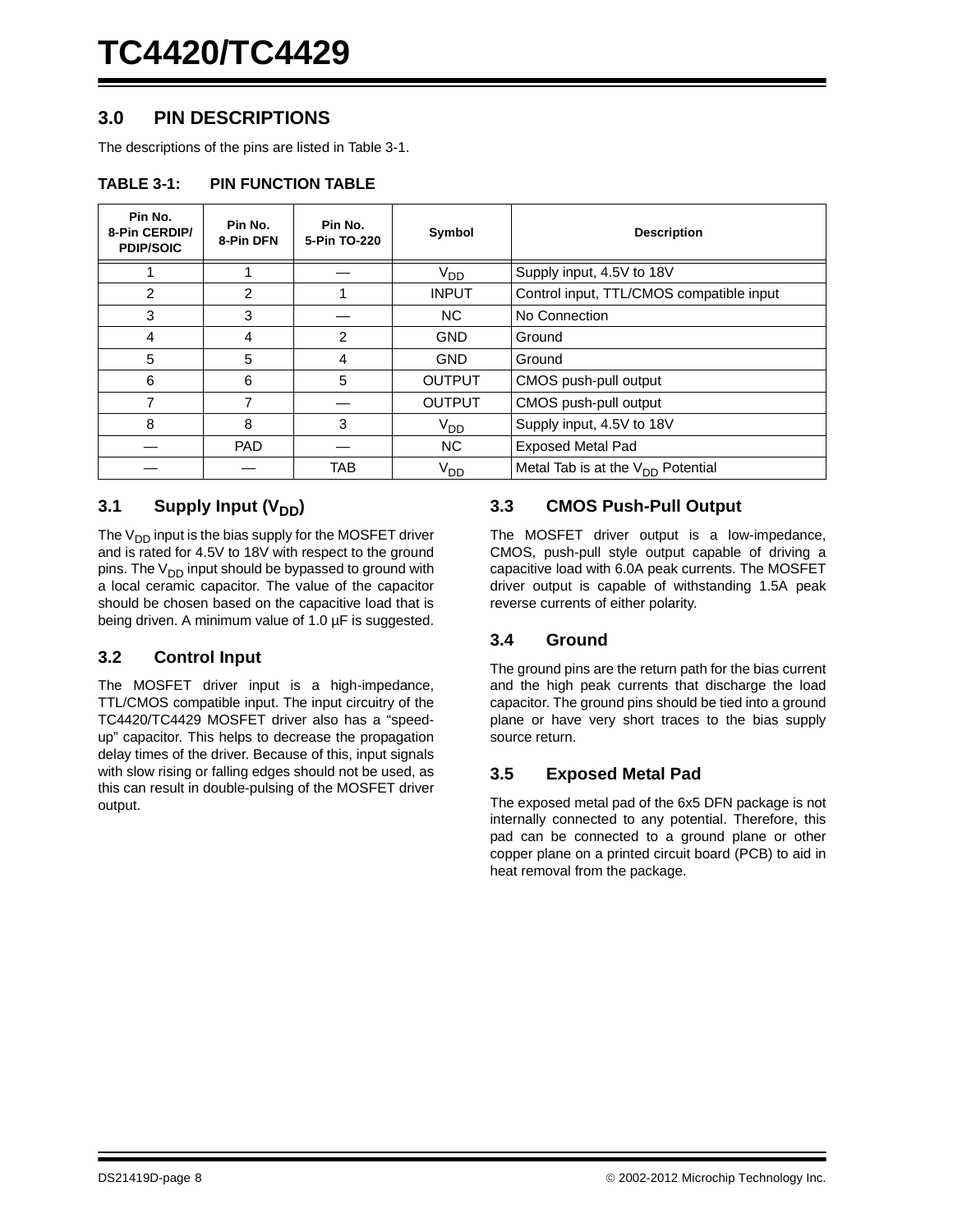# **4.0 APPLICATIONS INFORMATION**



<span id="page-8-0"></span>*FIGURE 4-1: Switching Time Test Circuits.*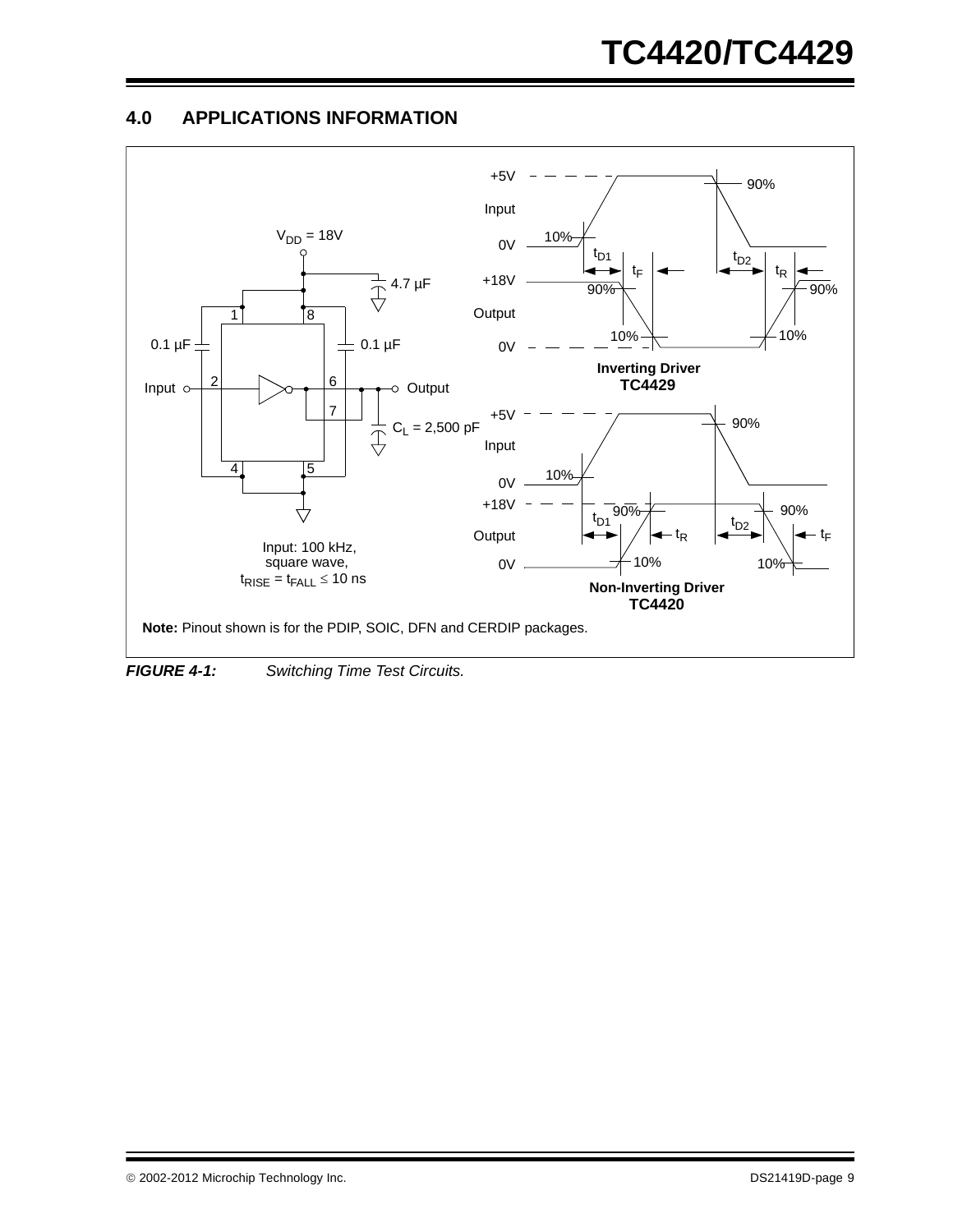# **5.0 PACKAGING INFORMATION**

# **5.1 Package Marking Information**

5-Lead TO-220  $\boldsymbol{\mathcal{D}}$ XXXXXXXXX XXXXXXXXX YYWWNNN

#### 8-Lead CERDIP (300 mil) **Example:**



#### 8-Lead DFN Example:



Example:







|       | YY<br><b>WW</b><br><b>NNN</b><br>(e3)<br>$\star$ | <b>Legend:</b> XXX Customer-specific information<br>Year code (last digit of calendar year)<br>Year code (last 2 digits of calendar year)<br>Week code (week of January 1 is week '01')<br>Alphanumeric traceability code<br>Pb-free JEDEC designator for Matte Tin (Sn)<br>This package is Pb-free. The Pb-free JEDEC designator (e3)<br>can be found on the outer packaging for this package. |
|-------|--------------------------------------------------|-------------------------------------------------------------------------------------------------------------------------------------------------------------------------------------------------------------------------------------------------------------------------------------------------------------------------------------------------------------------------------------------------|
| Note: |                                                  | In the event the full Microchip part number cannot be marked on one line, it will<br>be carried over to the next line, thus limiting the number of available<br>characters for customer-specific information.                                                                                                                                                                                   |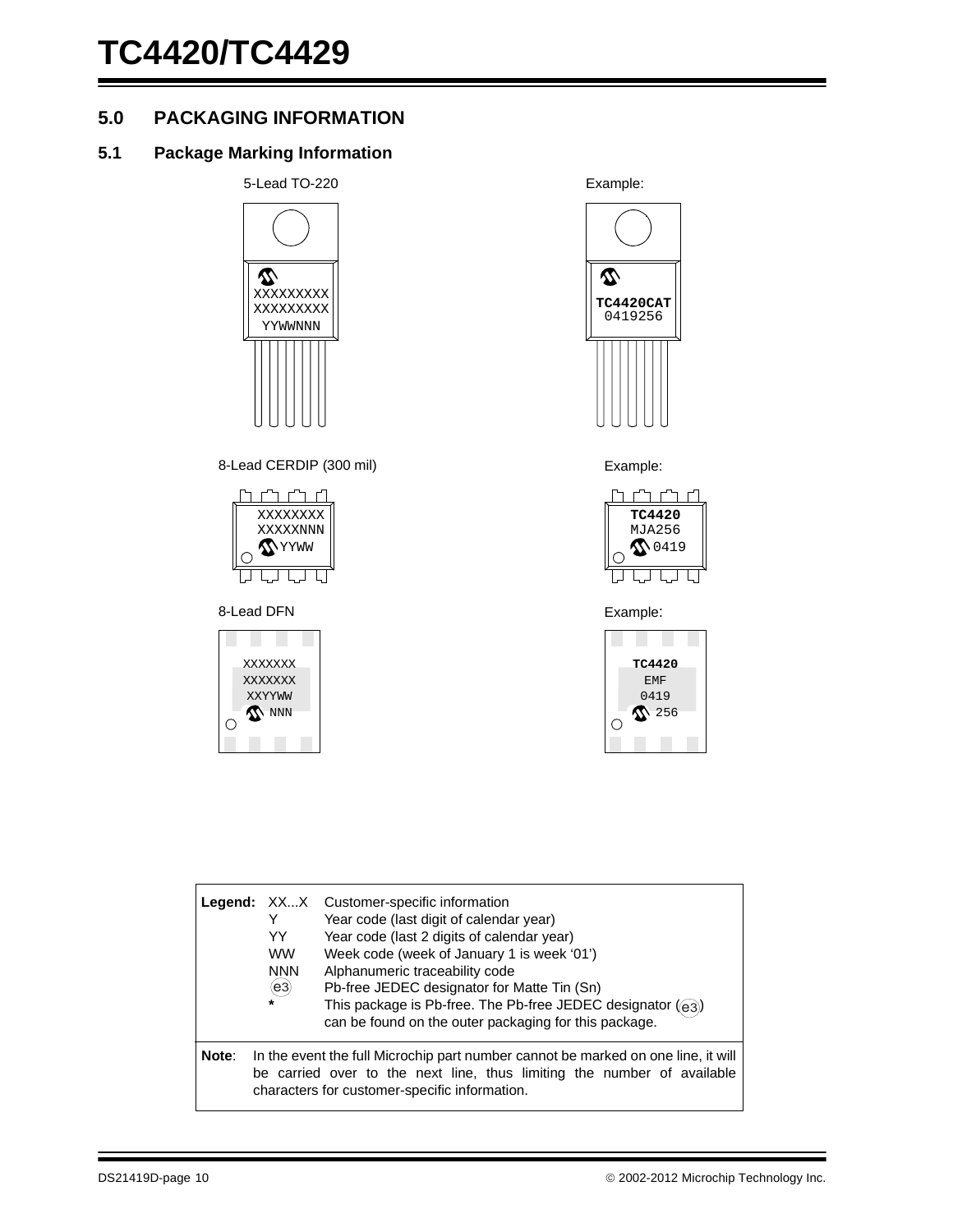# **Package Marking Information (Continued)**



8-Lead SOIC (150 mil) Example:





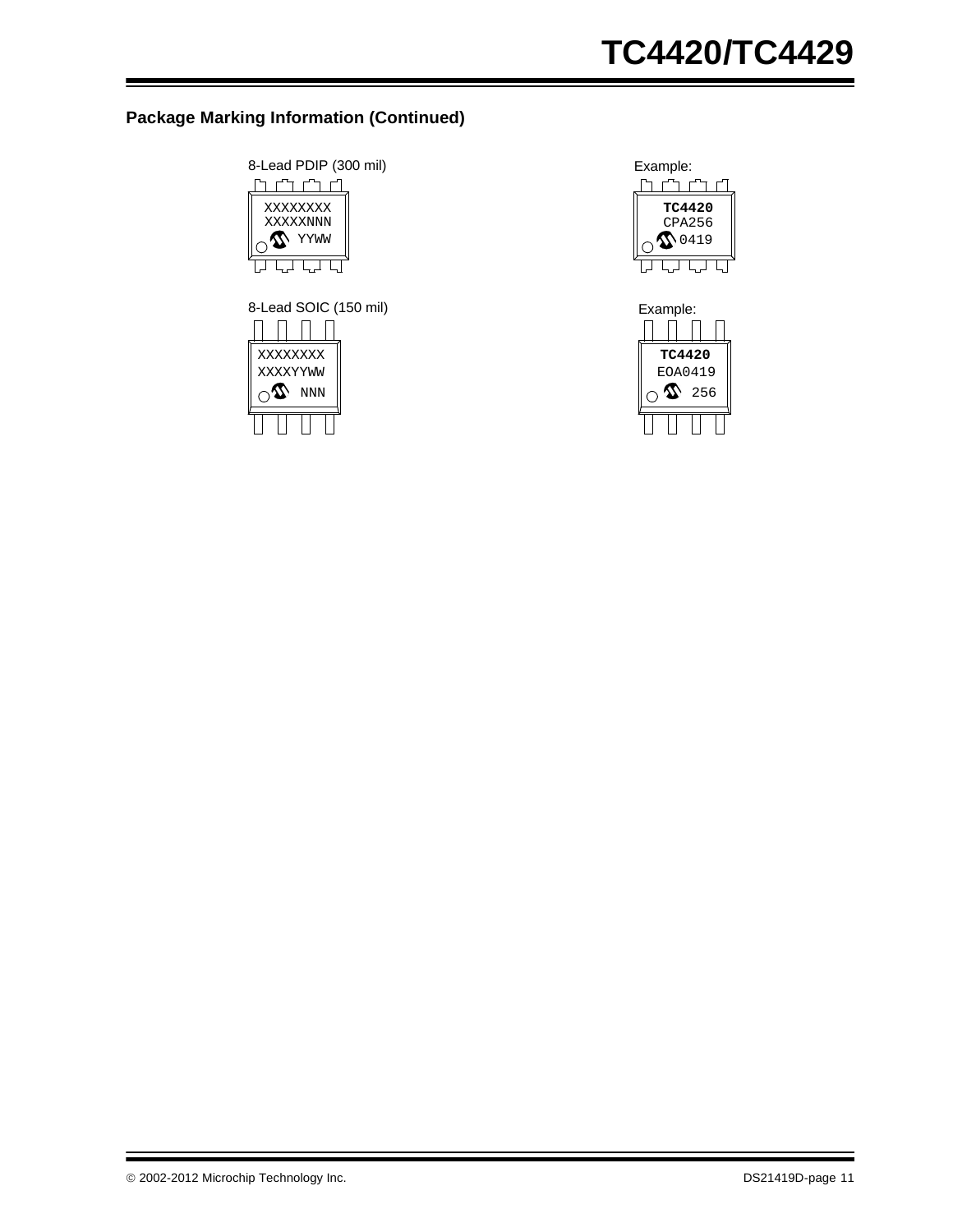# **5-Lead Plastic Transistor Outline (AT) (TO-220)**

**Note:** For the most current package drawings, please see the Microchip Packaging Specification located at http://www.microchip.com/packaging



D

|                             | Units          |             | INCHES*   | <b>MILLIMETERS</b> |            |  |
|-----------------------------|----------------|-------------|-----------|--------------------|------------|--|
| <b>Dimension Limits</b>     |                | <b>MIN</b>  | MAX       | <b>MIN</b>         | <b>MAX</b> |  |
| Lead Pitch                  | e              | .060        | .072      | 1.52               | 1.83       |  |
| <b>Overall Lead Centers</b> | e1             | .263        | .273      | 6.68               | 6.93       |  |
| Space Between Leads         | e3             | .030        | .040      | 0.76               | 1.02       |  |
| <b>Overall Height</b>       | A              | .160        | .190      | 4.06               | 4.83       |  |
| Overall Width               | E              | .385        | .415      | 9.78               | 10.54      |  |
| Overall Length              | D              | .560        | .590      | 14.22              | 14.99      |  |
| Flag Length                 | H1             | .234        | .258      | 5.94               | 6.55       |  |
| <b>Flag Thickness</b>       | F              | .045        | .055      | 1.14               | 1.40       |  |
| <b>Through Hole Center</b>  | Q              | .103        | .113      | 2.62               | 2.87       |  |
| Through Hole Diameter       | P              | .146        | .156      | 3.71               | 3.96       |  |
| Lead Length                 |                | .540        | .560      | 13.72              | 14.22      |  |
| Base to Bottom of Lead      | J1             | .090        | .115      | 2.29               | 2.92       |  |
| <b>Lead Thickness</b>       | C <sub>1</sub> | .014        | .022      | 0.36               | 0.56       |  |
| Lead Width                  | b              | .025        | .040      | 0.64               | 1.02       |  |
| Mold Draft Angle            | a              | $3^{\circ}$ | $7^\circ$ | 3°                 | $7^\circ$  |  |

F

\*Controlling Parameter

Notes:

Dimensions D and E1 do not include mold flash or protrusions. Mold flash or protrusions shall not exceed .010" (0.254mm) per side. JEDEC equivalent: TO-220

Drawing No. C04-036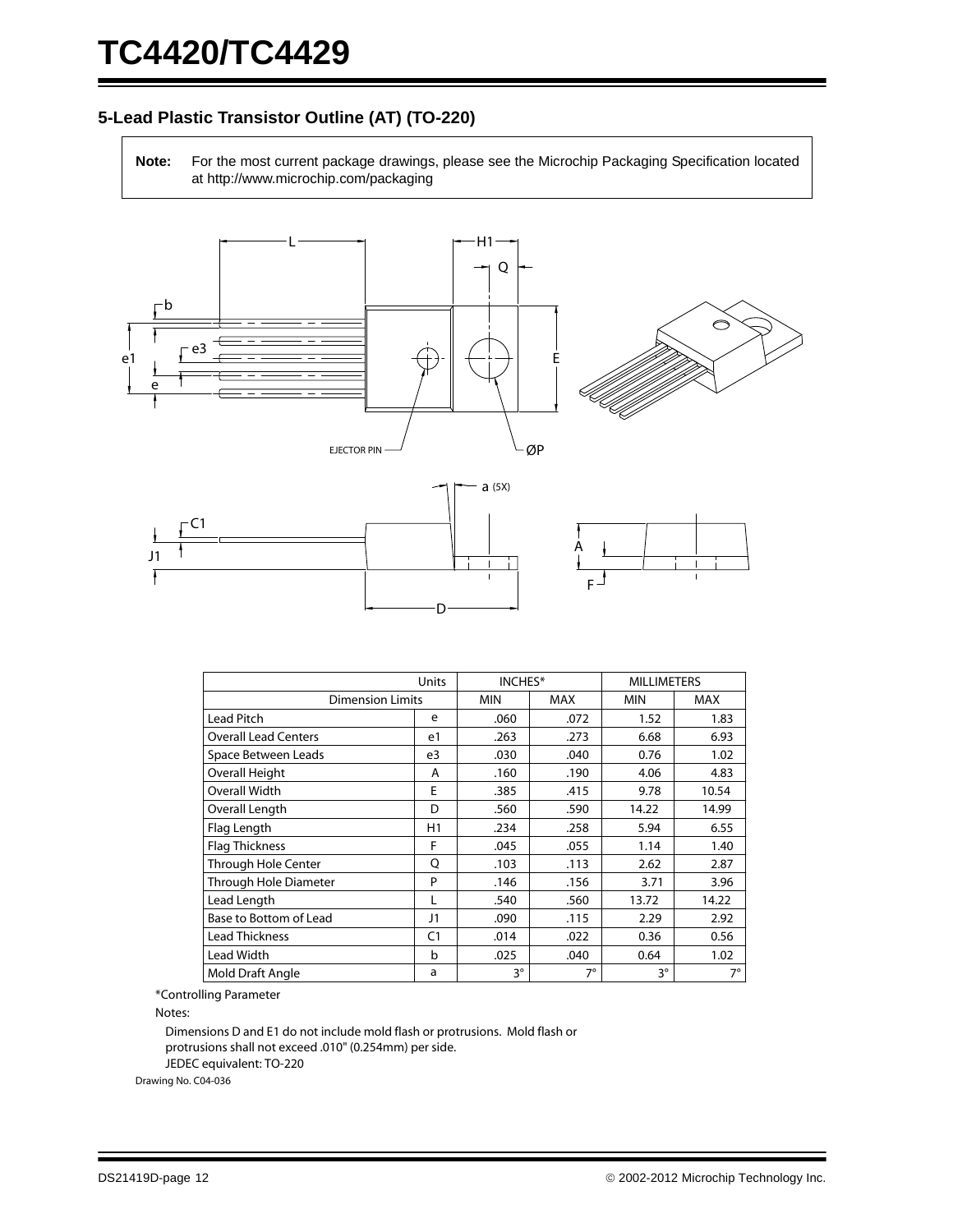# **8-Lead Ceramic Dual In-line – 300 mil (JA) (CERDIP)**

**Note:** For the most current package drawings, please see the Microchip Packaging Specification located at http://www.microchip.com/packaging



|                            | Units          |            | <b>INCHES*</b> |            |            | <b>MILLIMETERS</b> |            |
|----------------------------|----------------|------------|----------------|------------|------------|--------------------|------------|
| <b>Dimension Limits</b>    |                | <b>MIN</b> | <b>NOM</b>     | <b>MAX</b> | <b>MIN</b> | <b>NOM</b>         | <b>MAX</b> |
| Number of Pins             | n              |            | 8              |            |            | 8                  |            |
| Pitch                      | р              |            | .100           |            |            | 2.54               |            |
| Top to Seating Plane       | A              | .160       | .180           | .200       | 4.06       | 4.57               | 5.08       |
| Standoff §                 | A <sub>1</sub> | .020       | .030           | .040       | 0.51       | 0.77               | 1.02       |
| Shoulder to Shoulder Width | E              | .290       | .305           | .320       | 7.37       | 7.75               | 8.13       |
| Ceramic Pkg. Width         | E <sub>1</sub> | .230       | .265           | .300       | 5.84       | 6.73               | 7.62       |
| Overall Length             | D              | .370       | .385           | .400       | 9.40       | 9.78               | 10.16      |
| Tip to Seating Plane       |                | .125       | .163           | .200       | 3.18       | 4.13               | 5.08       |
| <b>Lead Thickness</b>      | c              | .008       | .012           | .015       | 0.20       | 0.29               | 0.38       |
| <b>Upper Lead Width</b>    | <b>B1</b>      | .045       | .055           | .065       | 1.14       | 1.40               | 1.65       |
| Lower Lead Width           | B              | .016       | .018           | .020       | 0.41       | 0.46               | 0.51       |
| <b>Overall Row Spacing</b> | eВ             | .320       | .360           | .400       | 8.13       | 9.15               | 10.16      |

\*Controlling Parameter

JEDEC Equivalent: MS-030

Drawing No. C04-010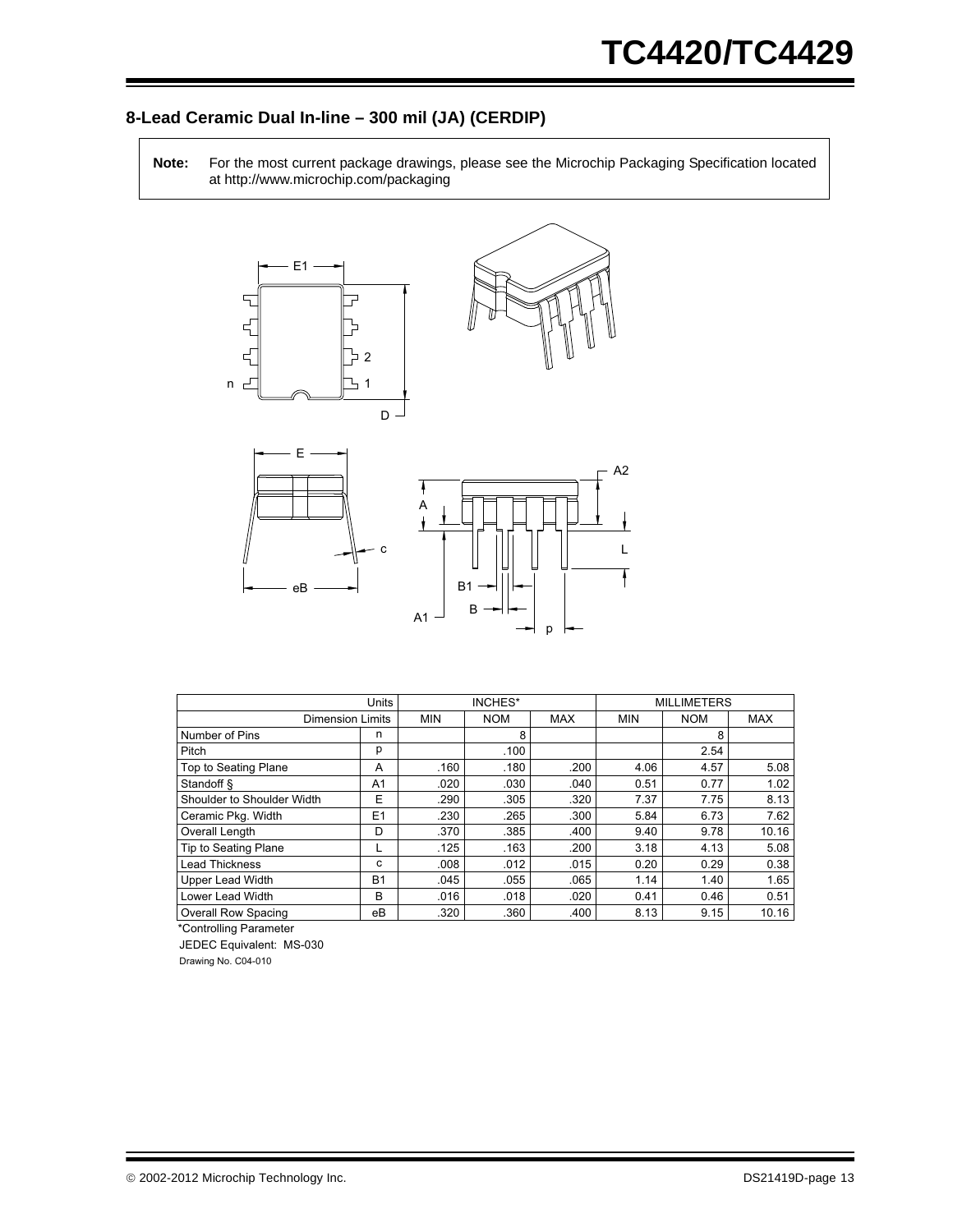### **8-Lead Plastic Dual Flat No Lead Package (MF) 6x5 mm Body (DFN-S) – Saw Singulated**

**Note:** For the most current package drawings, please see the Microchip Packaging Specification located at http://www.microchip.com/packaging



|                           | <b>Units</b>   |            | <b>INCHES</b> |            |            | MILLIMETERS* |            |
|---------------------------|----------------|------------|---------------|------------|------------|--------------|------------|
| <b>Dimension Limits</b>   |                | <b>MIN</b> | <b>NOM</b>    | <b>MAX</b> | <b>MIN</b> | <b>NOM</b>   | <b>MAX</b> |
| Number of Pins            | n              |            | 8             |            |            | 8            |            |
| Pitch                     | р              |            | .050 BSC      |            |            | 1.27 BSC     |            |
| Overall Height            | A              | .033       | .035          | .037       | 0.85       | 0.90         | 0.95       |
| Package Thickness         | A2             | .031       | .035          | .037       | 0.80       | 0.89         | 0.95       |
| Standoff                  | A <sub>1</sub> | .000       | .0004         | .002       | 0.00       | 0.01         | 0.05       |
| <b>Base Thickness</b>     | A3             | .007       | .008          | .009       | 0.17       | 0.20         | 0.23       |
| Overall Length            | E              | .195       | .197          | .199       | 4.95       | 5.00         | 5.05       |
| <b>Exposed Pad Length</b> | E <sub>2</sub> | .152       | .157          | .163       | 3.85       | 4.00         | 4.15       |
| Overall Width             | D              | .234       | .236          | .238       | 5.95       | 6.00         | 6.05       |
| <b>Exposed Pad Width</b>  | D <sub>2</sub> | .089       | .091          | .093       | 2.25       | 2.30         | 2.35       |
| Lead Width                | B              | .014       | .016          | .019       | 0.35       | 0.40         | 0.47       |
| Lead Length               |                | .024       |               | .026       | 0.60       |              | 0.65       |

Notes:

JEDEC equivalent: MO-220

Drawing No. C04-122

Revised 11/3/03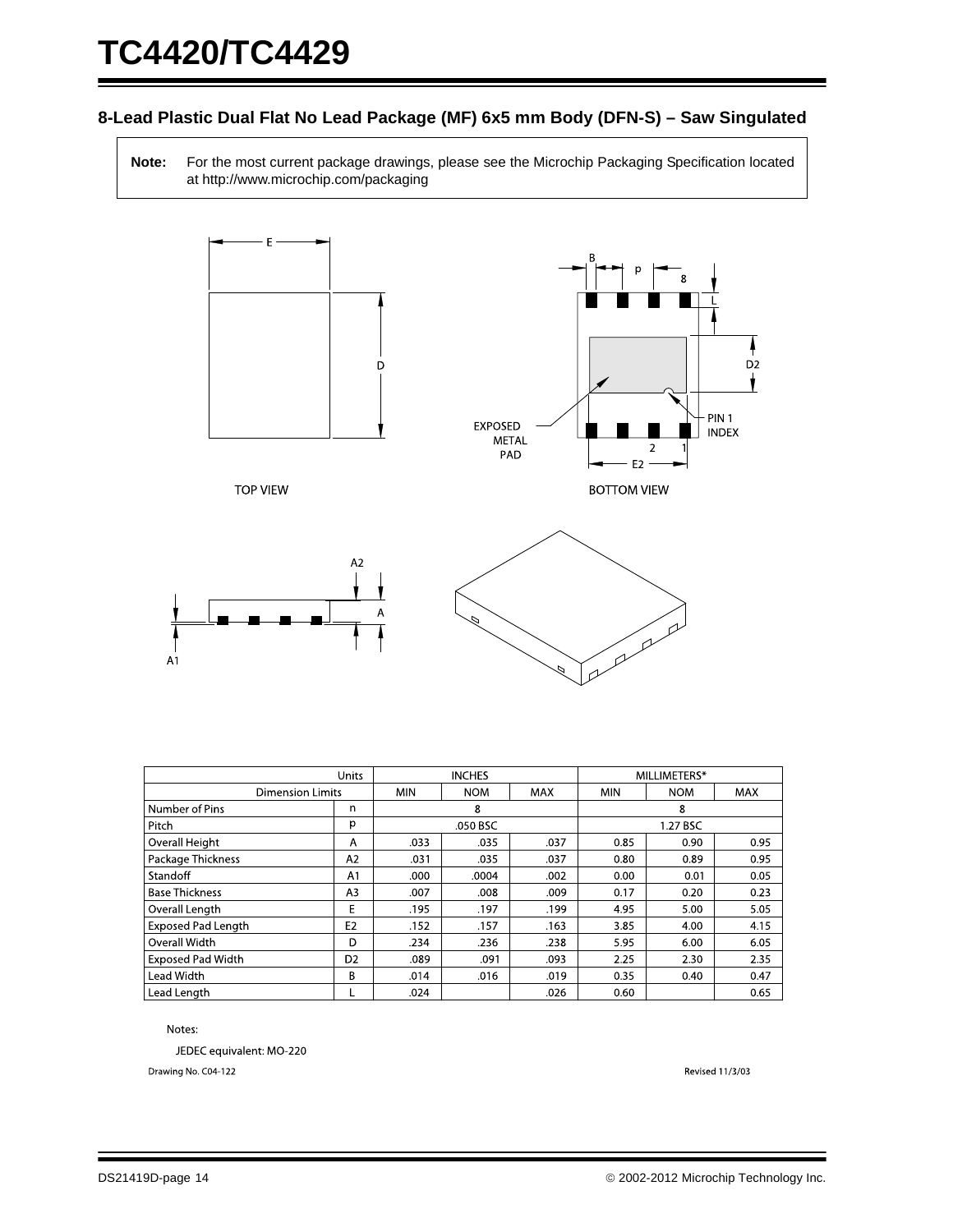### **8-Lead Plastic Dual In-line (PA) – 300 mil (PDIP)**

**Note:** For the most current package drawings, please see the Microchip Packaging Specification located at http://www.microchip.com/packaging



eB



|                                 | Units          |            | <b>INCHES*</b> |            |            | <b>MILLIMETERS</b> |            |
|---------------------------------|----------------|------------|----------------|------------|------------|--------------------|------------|
| <b>Dimension Limits</b>         |                | <b>MIN</b> | <b>NOM</b>     | <b>MAX</b> | <b>MIN</b> | <b>NOM</b>         | <b>MAX</b> |
| Number of Pins                  | n              |            | 8              |            |            | 8                  |            |
| Pitch                           | р              |            | .100           |            |            | 2.54               |            |
| Top to Seating Plane            | A              | .140       | .155           | .170       | 3.56       | 3.94               | 4.32       |
| <b>Molded Package Thickness</b> | A <sub>2</sub> | .115       | .130           | .145       | 2.92       | 3.30               | 3.68       |
| <b>Base to Seating Plane</b>    | A1             | .015       |                |            | 0.38       |                    |            |
| Shoulder to Shoulder Width      | E              | .300       | .313           | .325       | 7.62       | 7.94               | 8.26       |
| Molded Package Width            | E1             | .240       | .250           | .260       | 6.10       | 6.35               | 6.60       |
| Overall Length                  | D              | .360       | .373           | .385       | 9.14       | 9.46               | 9.78       |
| Tip to Seating Plane            |                | .125       | .130           | .135       | 3.18       | 3.30               | 3.43       |
| <b>Lead Thickness</b>           | C              | .008       | .012           | .015       | 0.20       | 0.29               | 0.38       |
| <b>Upper Lead Width</b>         | <b>B1</b>      | .045       | .058           | .070       | 1.14       | 1.46               | 1.78       |
| Lower Lead Width                | B              | .014       | .018           | .022       | 0.36       | 0.46               | 0.56       |
| ş<br><b>Overall Row Spacing</b> | eВ             | .310       | .370           | .430       | 7.87       | 9.40               | 10.92      |
| Mold Draft Angle Top            | $\alpha$       | 5          | 10             | 15         | 5          | 10                 | 15         |
| Mold Draft Angle Bottom         | β              | 5          | 10             | 15         | 5          | 10                 | 15         |

\* Controlling Parameter

§ Significant Characteristic

Notes:

Dimensions D and E1 do not include mold flash or protrusions. Mold flash or protrusions shall not exceed JEDEC Equivalent: MS-001 .010" (0.254mm) per side.

Drawing No. C04-018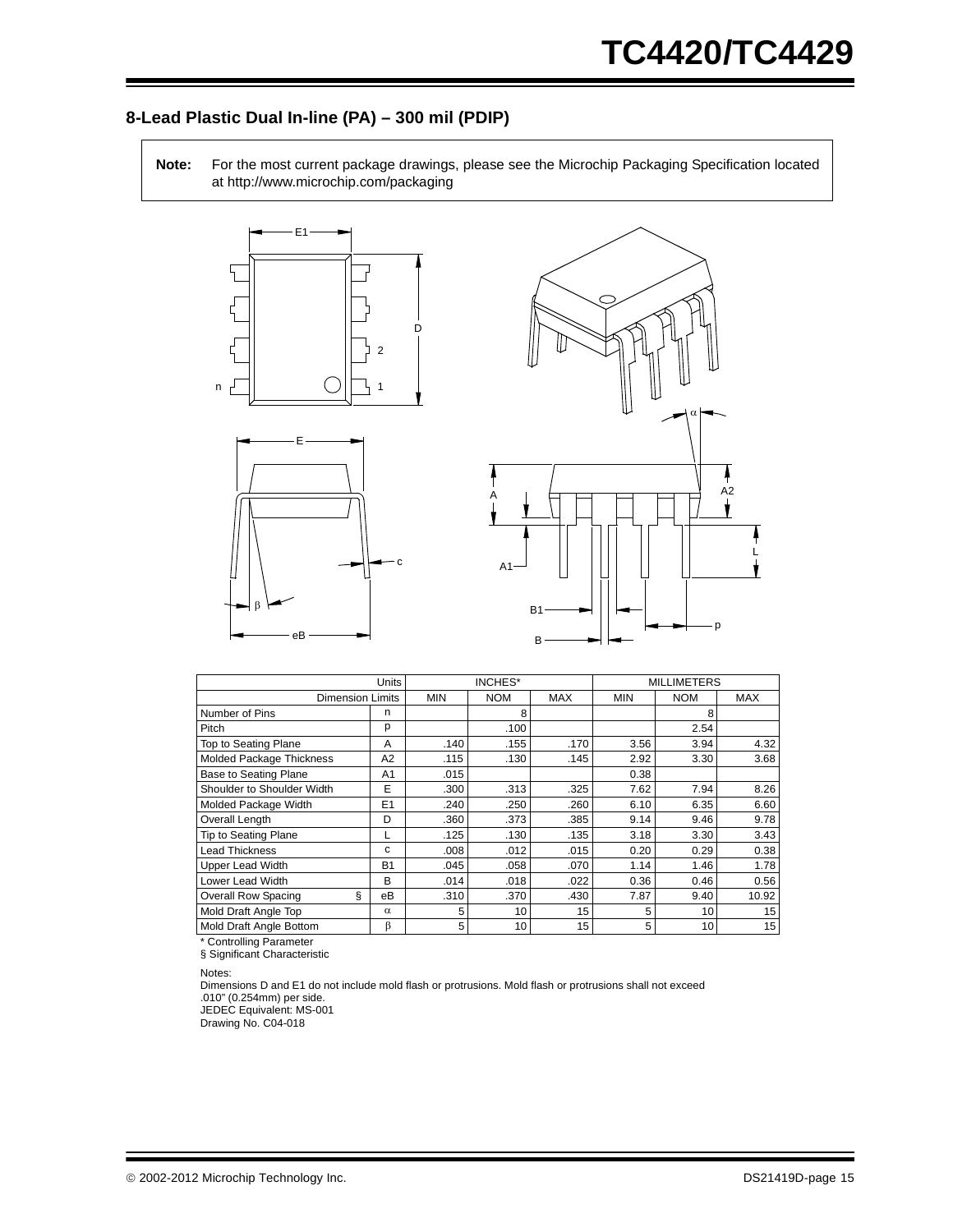### **8-Lead Plastic Small Outline (OA) – Narrow, 150 mil (SOIC)**

**Note:** For the most current package drawings, please see the Microchip Packaging Specification located at http://www.microchip.com/packaging









|                                 | Units          |            | INCHES*    |            |            | <b>MILLIMETERS</b> |            |
|---------------------------------|----------------|------------|------------|------------|------------|--------------------|------------|
| <b>Dimension Limits</b>         |                | <b>MIN</b> | <b>NOM</b> | <b>MAX</b> | <b>MIN</b> | <b>NOM</b>         | <b>MAX</b> |
| Number of Pins                  | n              |            | 8          |            |            | 8                  |            |
| Pitch                           | р              |            | .050       |            |            | 1.27               |            |
| <b>Overall Height</b>           | A              | .053       | .061       | .069       | 1.35       | 1.55               | 1.75       |
| <b>Molded Package Thickness</b> | A2             | .052       | .056       | .061       | 1.32       | 1.42               | 1.55       |
| Standoff §                      | A <sub>1</sub> | .004       | .007       | .010       | 0.10       | 0.18               | 0.25       |
| Overall Width                   | E              | .228       | .237       | .244       | 5.79       | 6.02               | 6.20       |
| Molded Package Width            | E1             | .146       | .154       | .157       | 3.71       | 3.91               | 3.99       |
| Overall Length                  | D              | .189       | .193       | .197       | 4.80       | 4.90               | 5.00       |
| <b>Chamfer Distance</b>         | h              | .010       | .015       | .020       | 0.25       | 0.38               | 0.51       |
| Foot Length                     | L              | .019       | .025       | .030       | 0.48       | 0.62               | 0.76       |
| Foot Angle                      | Φ              | 0          | 4          | 8          | $\Omega$   | 4                  | 8          |
| <b>Lead Thickness</b>           | c              | .008       | .009       | .010       | 0.20       | 0.23               | 0.25       |
| Lead Width                      | B              | .013       | .017       | .020       | 0.33       | 0.42               | 0.51       |
| Mold Draft Angle Top            | $\alpha$       | 0          | 12         | 15         | 0          | 12                 | 15         |
| Mold Draft Angle Bottom         | β              | 0          | 12         | 15         | 0          | $12 \overline{ }$  | 15         |

\* Controlling Parameter § Significant Characteristic

Notes:

Dimensions D and E1 do not include mold flash or protrusions. Mold flash or protrusions shall not exceed .010" (0.254mm) per side. JEDEC Equivalent: MS-012

Drawing No. C04-057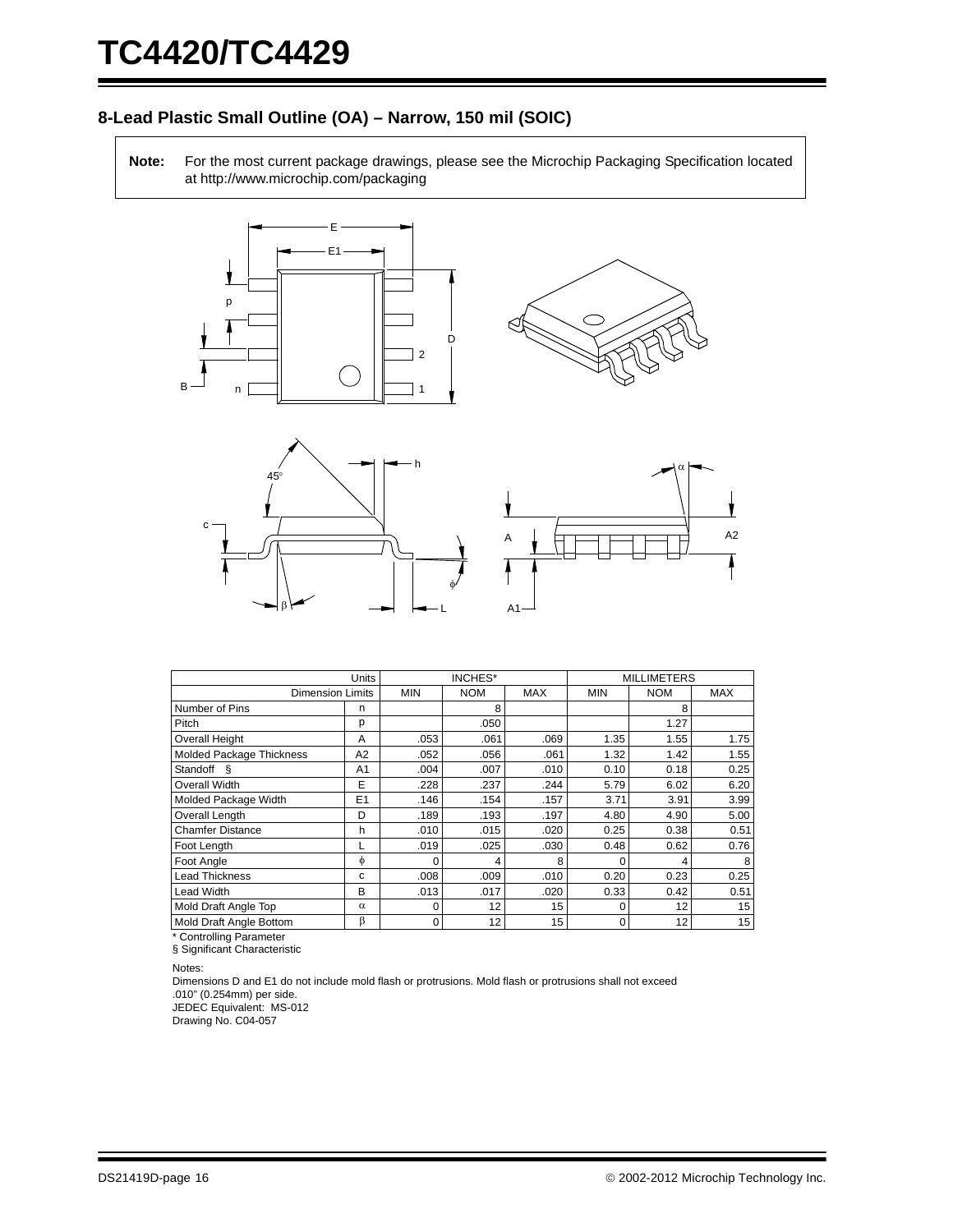# **6.0 REVISION HISTORY**

## **Revision D (December 2012)**

Added a note to each package outline drawing.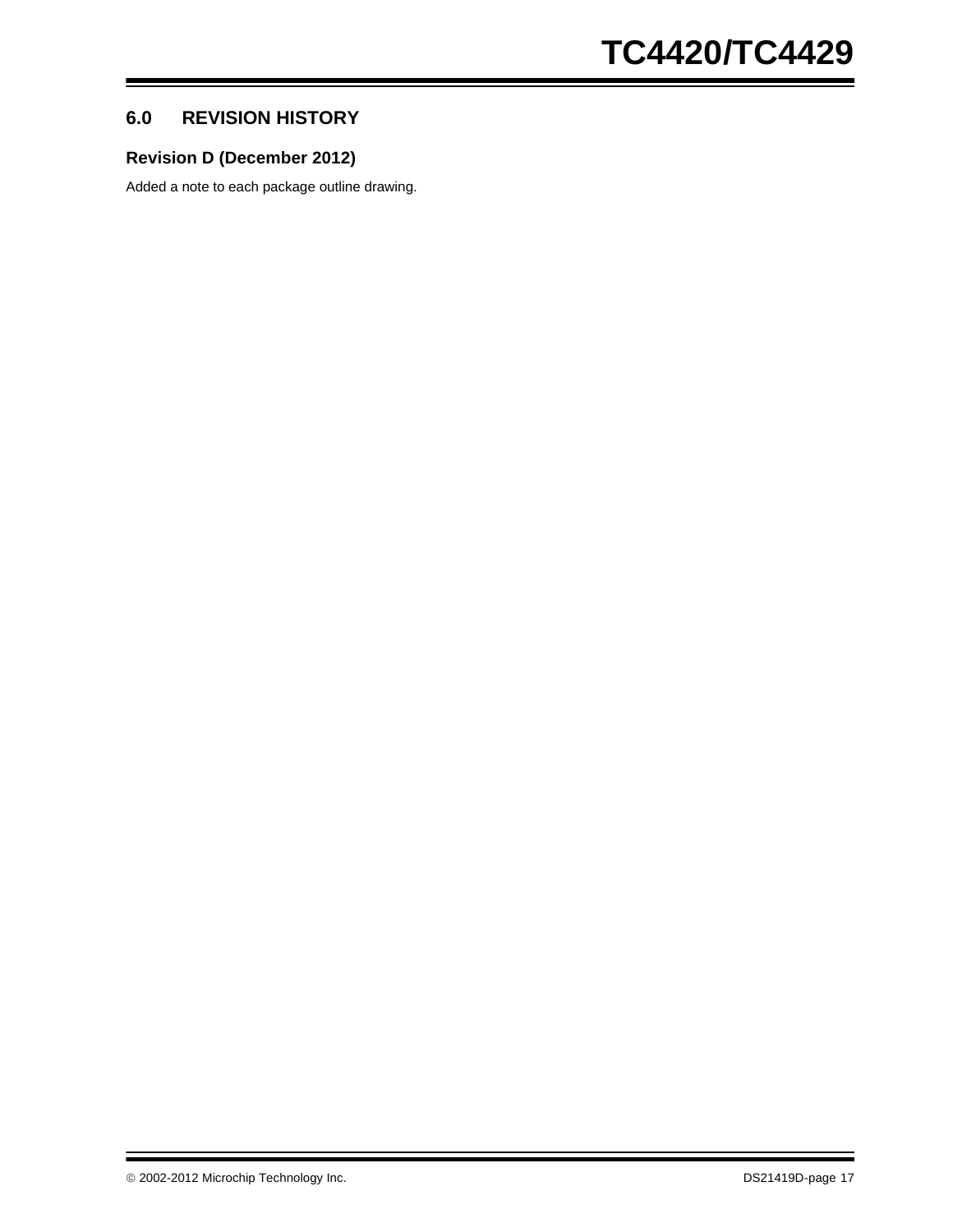**NOTES:**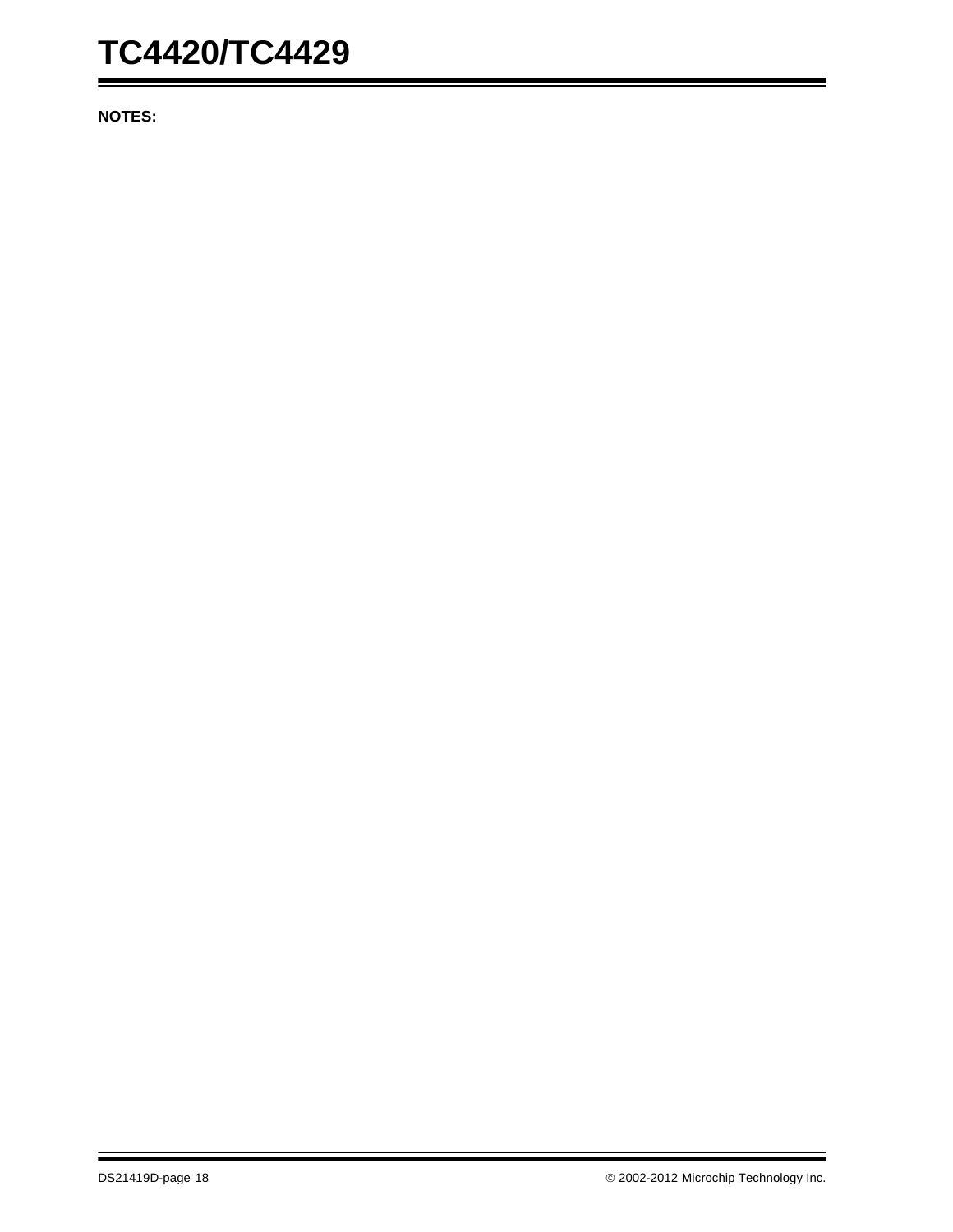# **PRODUCT IDENTIFICATION SYSTEM**

To order or obtain information, e.g., on pricing or delivery, refer to the factory or the listed sales office.

| PART NO.           | <u>x</u><br>XХ<br>XXX                                                                                                                                                                                                    | <u>х</u>       |    | Examples:         |                                                                                                        |
|--------------------|--------------------------------------------------------------------------------------------------------------------------------------------------------------------------------------------------------------------------|----------------|----|-------------------|--------------------------------------------------------------------------------------------------------|
| <b>Device</b>      | Temperature<br>Package<br>Tape and<br>Reel<br>Range                                                                                                                                                                      | <b>PB</b> Free | a) | <b>TC4420CAT:</b> | 6A High-Speed MOSFET<br>Driver, Non-inverting,<br>TO-220 package,<br>$0^{\circ}$ C to $+70^{\circ}$ C. |
| Device:            | 6A High-Speed MOSFET Driver, Non-Inverting<br>TC4420:<br>6A High-Speed MOSFET Driver, Inverting<br>TC4429:                                                                                                               |                | b) | <b>TC4420EOA:</b> | 6A High-Speed MOSFET<br>Driver, Non-inverting,<br>SOIC package,<br>$-40^{\circ}$ C to $+85^{\circ}$ C. |
| Temperature Range: | С<br>0°C to +70°C (PDIP, SOIC, and TO-220 Only)<br>$=$<br>-25°C to +85°C (CERDIP Only)<br>$=$<br>Ε<br>-40 $^{\circ}$ C to +85 $^{\circ}$ C<br>$=$<br>$\mathcal{U}$<br>-40 $^{\circ}$ C to +125 $^{\circ}$ C<br>$=$       |                | c) | <b>TC4420VMF:</b> | 6A High-Speed MOSFET<br>Driver, Non-inverting,<br>DFN package,<br>$-40^{\circ}$ C to $+125^{\circ}$ C. |
| Package:           | AT<br>$=$ TO-220, 5-lead (C-Temp Only)<br>JA<br>= Ceramic Dual In-line (300 mil Body), 8-lead<br>(I-Temp Only)<br>MF<br>= Dual, Flat, No-Lead (6X5 mm Body), 8-lead<br>MF713 = Dual, Flat, No-Lead (6X5 mm Body), 8-lead |                | a) | <b>TC4429CAT:</b> | 6A High-Speed MOSFET<br>Driver, Inverting,<br>TO-220 package,<br>$0^{\circ}$ C to $+70^{\circ}$ C      |
|                    | (Tape and Reel)<br>= Plastic DIP (300 mil Body), 8-lead<br>PA<br>= Plastic SOIC, (150 mil Body), 8-lead<br><b>OA</b><br>OA713 = Plastic SOIC, (150 mil Body), 8-lead<br>(Tape and Reel)                                  |                | b) | <b>TC4429EPA:</b> | 6A High-Speed MOSFET<br>Driver, Inverting,<br>PDIP package,<br>$-40^{\circ}$ C to $+85^{\circ}$ C      |
| PB Free            | G<br>$=$ Lead-Free device*<br>$=$ Blank                                                                                                                                                                                  |                | c) | <b>TC4429VMF:</b> | 6A High-Speed MOSFET<br>Driver, Inverting,<br>DFN package,                                             |
|                    | * Available on selected packages. Contact your local sales<br>representative for availability                                                                                                                            |                |    |                   | $-40^{\circ}$ C to $+125^{\circ}$ C                                                                    |

#### **Sales and Support**

#### **Data Sheets**

Products supported by a preliminary Data Sheet may have an errata sheet describing minor operational differences and recommended workarounds. To determine if an errata sheet exists for a particular device, please contact one of the following:

- 1. Your local Microchip sales office
- 2. The Microchip Worldwide Site (www.microchip.com)

Please specify which device, revision of silicon and Data Sheet (include Literature #) you are using.

#### **Customer Notification System**

Register on our web site (www.microchip.com/cn) to receive the most current information on our products.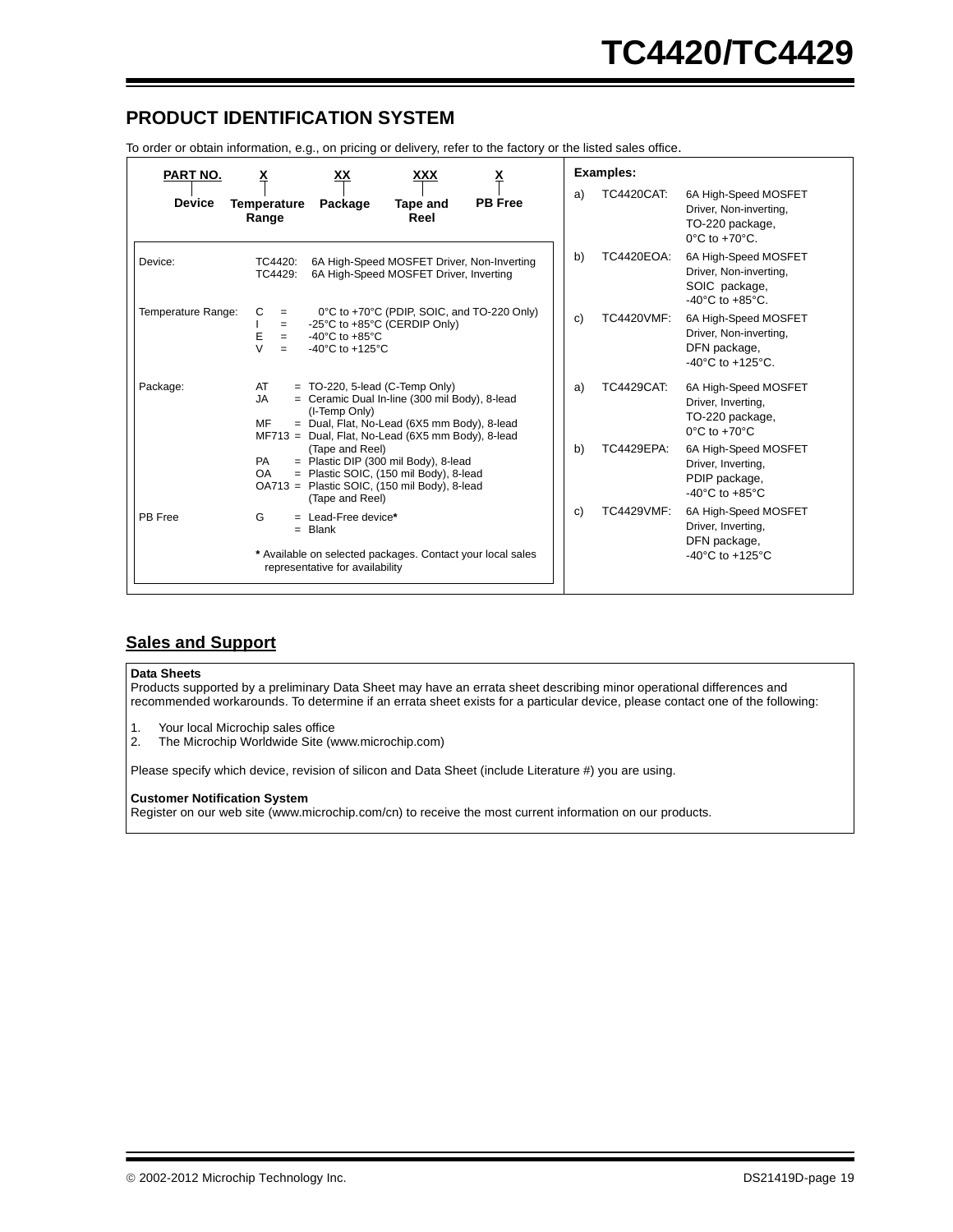**NOTES:**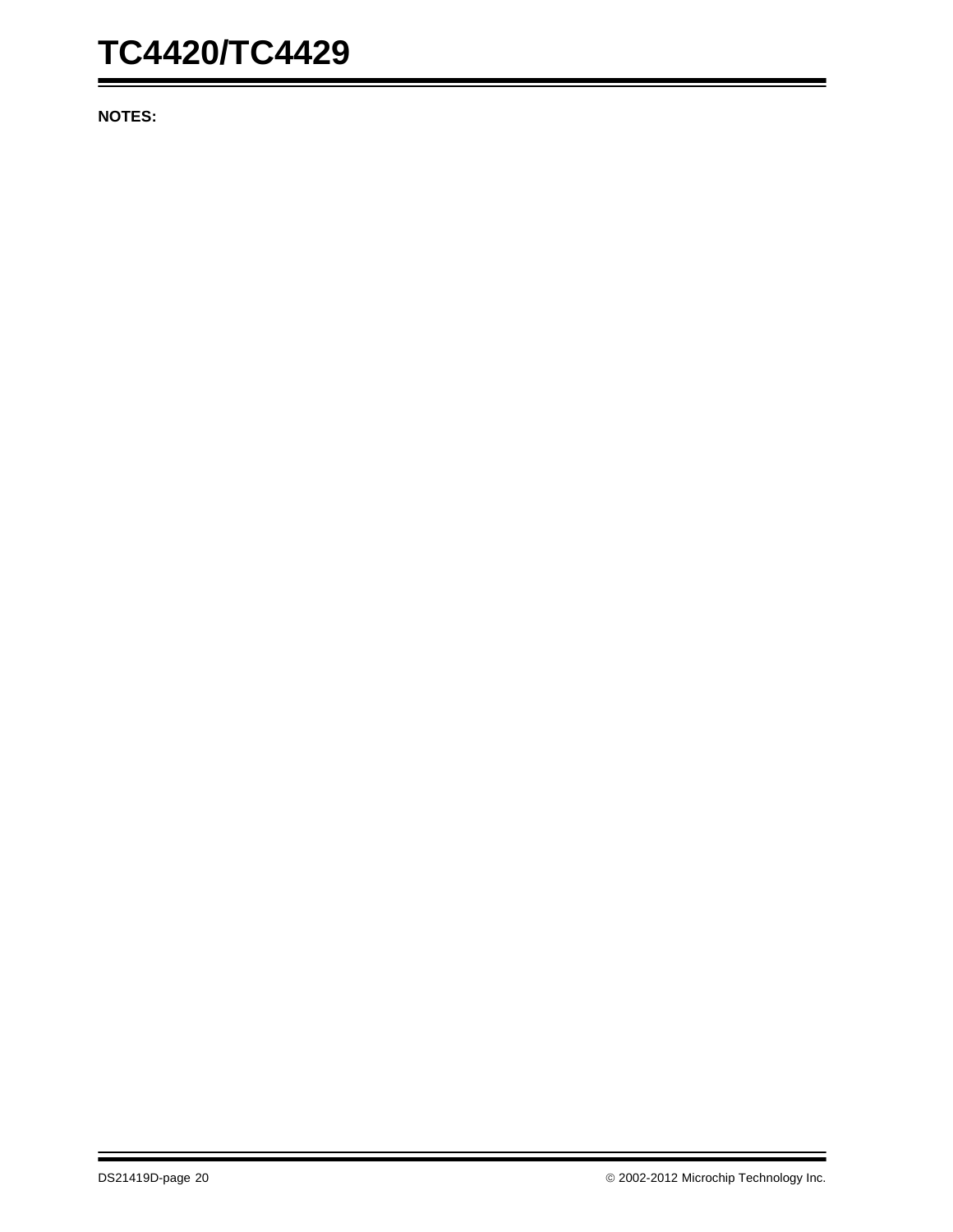#### **Note the following details of the code protection feature on Microchip devices:**

- Microchip products meet the specification contained in their particular Microchip Data Sheet.
- Microchip believes that its family of products is one of the most secure families of its kind on the market today, when used in the intended manner and under normal conditions.
- There are dishonest and possibly illegal methods used to breach the code protection feature. All of these methods, to our knowledge, require using the Microchip products in a manner outside the operating specifications contained in Microchip's Data Sheets. Most likely, the person doing so is engaged in theft of intellectual property.
- Microchip is willing to work with the customer who is concerned about the integrity of their code.
- Neither Microchip nor any other semiconductor manufacturer can guarantee the security of their code. Code protection does not mean that we are guaranteeing the product as "unbreakable."

Code protection is constantly evolving. We at Microchip are committed to continuously improving the code protection features of our products. Attempts to break Microchip's code protection feature may be a violation of the Digital Millennium Copyright Act. If such acts allow unauthorized access to your software or other copyrighted work, you may have a right to sue for relief under that Act.

Information contained in this publication regarding device applications and the like is provided only for your convenience and may be superseded by updates. It is your responsibility to ensure that your application meets with your specifications. MICROCHIP MAKES NO REPRESENTATIONS OR WARRANTIES OF ANY KIND WHETHER EXPRESS OR IMPLIED, WRITTEN OR ORAL, STATUTORY OR OTHERWISE, RELATED TO THE INFORMATION, INCLUDING BUT NOT LIMITED TO ITS CONDITION, QUALITY, PERFORMANCE, MERCHANTABILITY OR FITNESS FOR PURPOSE**.** Microchip disclaims all liability arising from this information and its use. Use of Microchip devices in life support and/or safety applications is entirely at the buyer's risk, and the buyer agrees to defend, indemnify and hold harmless Microchip from any and all damages, claims, suits, or expenses resulting from such use. No licenses are conveyed, implicitly or otherwise, under any Microchip intellectual property rights.

# **QUALITY MANAGEMENT SYSTEM CERTIFIED BY DNV**   $=$  **ISO/TS 16949** $=$

#### **Trademarks**

The Microchip name and logo, the Microchip logo, dsPIC, FlashFlex, KEELOQ, KEELOQ logo, MPLAB, PIC, PICmicro, PICSTART, PIC<sup>32</sup> logo, rfPIC, SST, SST Logo, SuperFlash and UNI/O are registered trademarks of Microchip Technology Incorporated in the U.S.A. and other countries.

FilterLab, Hampshire, HI-TECH C, Linear Active Thermistor, MTP, SEEVAL and The Embedded Control Solutions Company are registered trademarks of Microchip Technology Incorporated in the U.S.A.

Silicon Storage Technology is a registered trademark of Microchip Technology Inc. in other countries.

Analog-for-the-Digital Age, Application Maestro, BodyCom, chipKIT, chipKIT logo, CodeGuard, dsPICDEM, dsPICDEM.net, dsPICworks, dsSPEAK, ECAN, ECONOMONITOR, FanSense, HI-TIDE, In-Circuit Serial Programming, ICSP, Mindi, MiWi, MPASM, MPF, MPLAB Certified logo, MPLIB, MPLINK, mTouch, Omniscient Code Generation, PICC, PICC-18, PICDEM, PICDEM.net, PICkit, PICtail, REAL ICE, rfLAB, Select Mode, SQI, Serial Quad I/O, Total Endurance, TSHARC, UniWinDriver, WiperLock, ZENA and Z-Scale are trademarks of Microchip Technology Incorporated in the U.S.A. and other countries.

SQTP is a service mark of Microchip Technology Incorporated in the U.S.A.

GestIC and ULPP are registered trademarks of Microchip Technology Germany II GmbH & Co. & KG, a subsidiary of Microchip Technology Inc., in other countries.

All other trademarks mentioned herein are property of their respective companies.

© 2002-2012, Microchip Technology Incorporated, Printed in the U.S.A., All Rights Reserved.

Printed on recycled paper.

ISBN: 9781620767948

*Microchip received ISO/TS-16949:2009 certification for its worldwide headquarters, design and wafer fabrication facilities in Chandler and Tempe, Arizona; Gresham, Oregon and design centers in California and India. The Company's quality system processes and procedures are for its PIC® MCUs and dsPIC® DSCs, KEELOQ® code hopping devices, Serial EEPROMs, microperipherals, nonvolatile memory and analog products. In addition, Microchip's quality system for the design and manufacture of development systems is ISO 9001:2000 certified.*